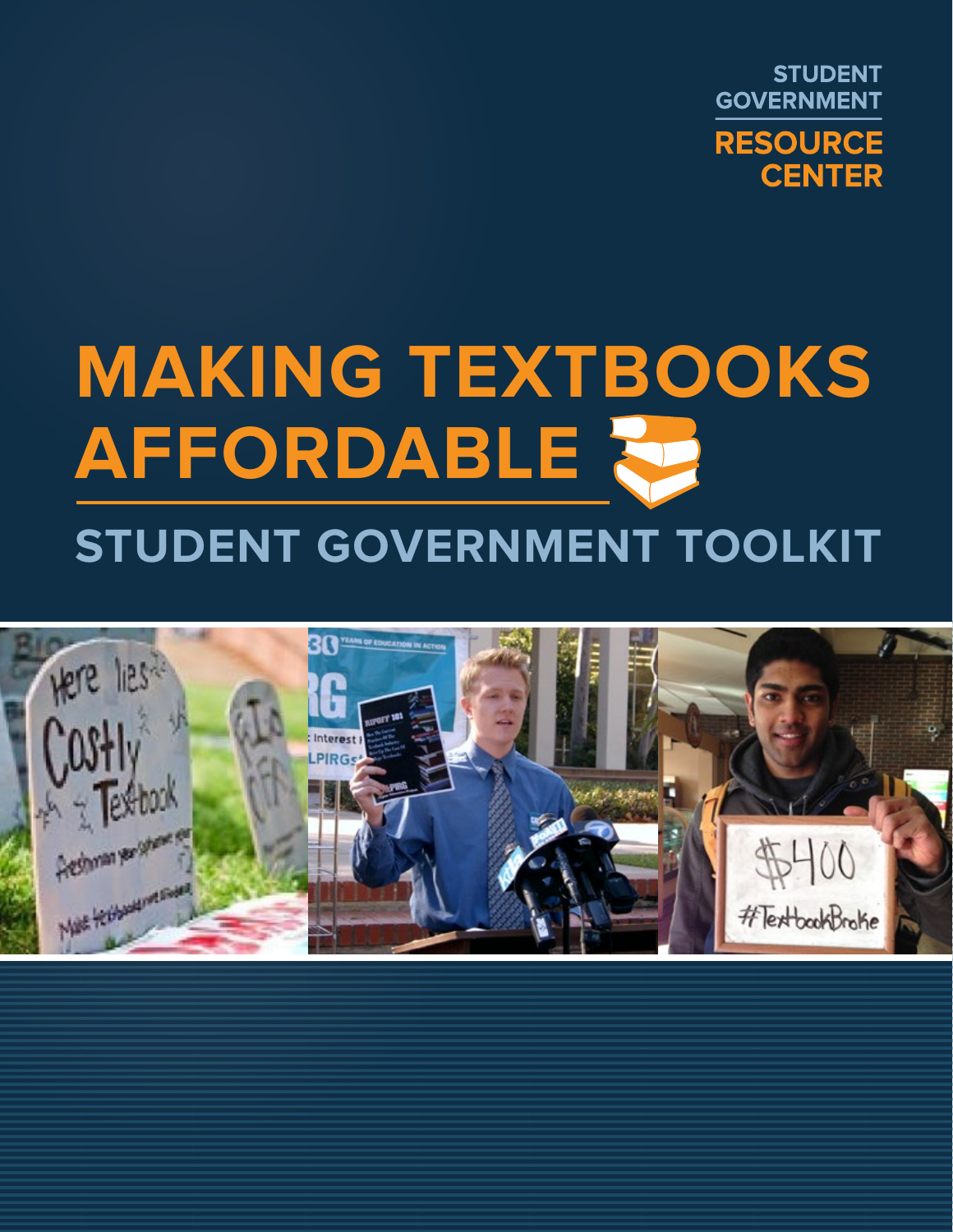# **STUDENT \_\_\_ GOVERNMENT RESOURCE** <sup>-</sup> CENTER

**Acknowledgements:** Thank you to Ethan Senack of the Student PIRGs and Nicole Allen of the Scholarly Publishing and Academic Resources Coalition for their review and comments.

The Student Government Resource Center provides student government and state student association leaders with the training and resources to succeed, from how to run productive meetings to how to win changes in campus policies. For thirty years, we've been giving student governments the skills and know-how to accomplish their goals and be effective advocates for students.

#### **<www.StudentGovResources.org> <www.facebook.com/StudentGovResources> <www.twitter.com/StuGovResources>**

This work is licensed under a Creative Commons Attribution 4.0 International License. To view the terms of this license, visit http://creativecommons.org/licenses/by/4.0/. When using this work, please attribute the Student Government Resource Center and provide a link to [www.StudentGovResources.org.](http://www.StudentGovResources.org)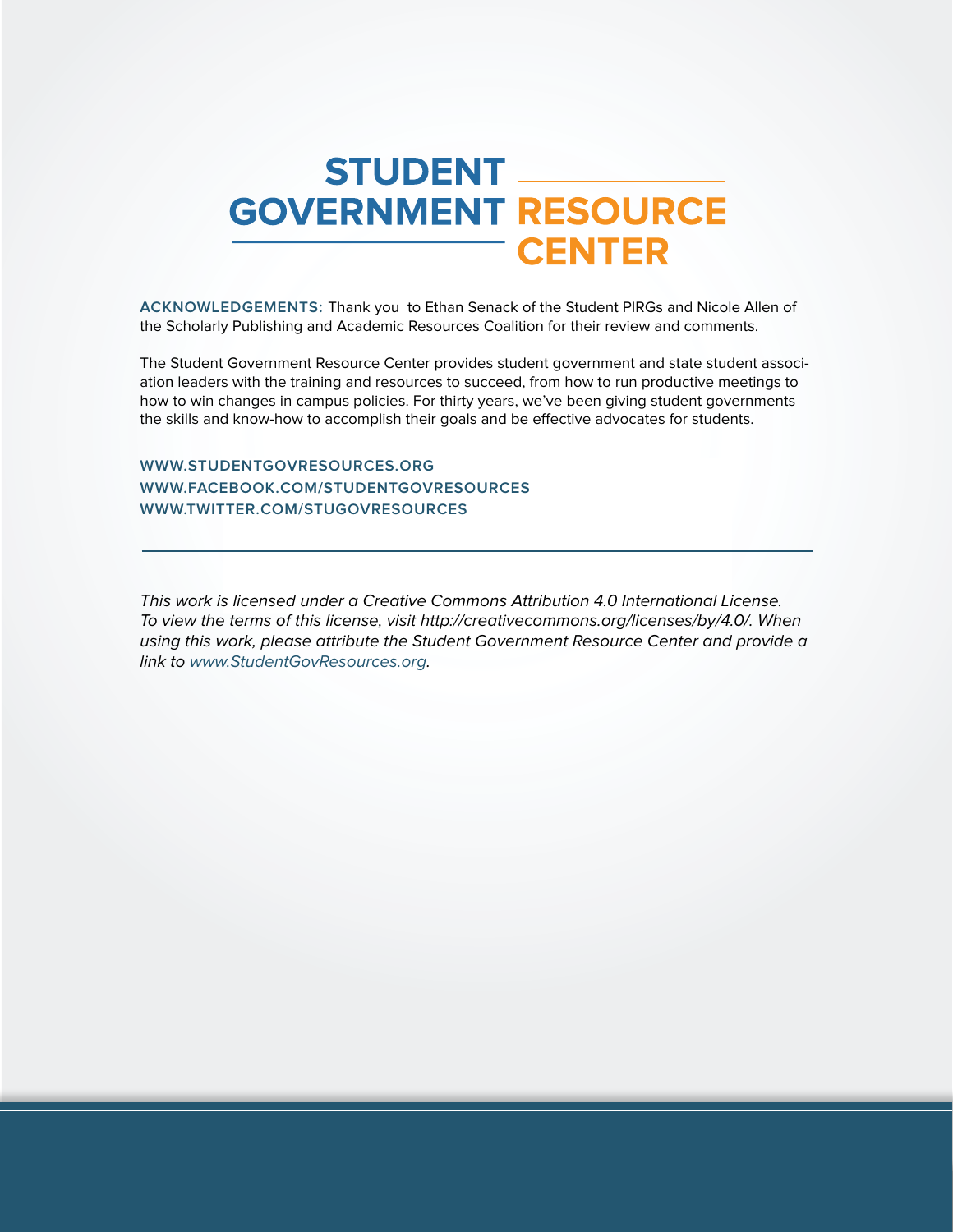### **Toolkit contents**

| Introduction                                                 | 4  |
|--------------------------------------------------------------|----|
| The Problem: Textbook Prices on the Rise                     | 5  |
| <b>Publishing Tactics Drive Up Prices</b>                    |    |
| A Broken Marketplace                                         |    |
| <b>Saving Money on Textbooks</b>                             |    |
| <b>Short-Term Cost-Saving Measures</b>                       |    |
| The Solution: A New Model for Textbooks                      | 8  |
| Obstacles to Open Textbooks                                  |    |
| Open Textbook Examples                                       |    |
| Open Textbook Resources                                      |    |
|                                                              | 11 |
| Steps to a Successful Campaign                               |    |
| Sample Campaign Plan                                         |    |
|                                                              | 13 |
| <b>Campaign Visibility</b>                                   |    |
| Campaign Leaflet                                             |    |
| Sample Leaflet: Tips for Saving Money on Textbooks           |    |
| Social Media: #TextbookBroke                                 |    |
| <b>Holding Awareness Events</b>                              |    |
| <b>Event Ideas</b>                                           |    |
| <b>Building Student Support for Open Textbooks</b>           | 19 |
| Sample Statement of Support for Open Textbooks               |    |
| <b>Sample Tabling Script</b>                                 |    |
| <b>Generating Media Coverage</b>                             |    |
| <b>Meeting with the Media</b>                                |    |
| <b>Inviting Reporters to Your Events</b>                     |    |
| <b>Holding a Public Forum</b>                                |    |
| <b>Researching Textbook Prices</b>                           |    |
| Winning an Open Textbooks Policy for Your Campus             | 24 |
| Passing a Student Government Resolution                      |    |
| <b>Sample Student Government Resolution</b>                  |    |
| <b>Building Faculty Support</b>                              |    |
| <b>Working with Faculty Supporters</b>                       |    |
| Going to the Faculty Senate                                  |    |
| Sample Talking Points for a Presentation to a Faculty Member |    |
| <b>Sample Faculty Endorsement Form</b>                       |    |
| FAQs from Faculty about Open Textbooks                       |    |
| <b>Getting Administrative Support</b>                        |    |
| <b>Potential Open Textbook Programs</b>                      |    |
| Advocacy                                                     | 35 |
| Government Funding for Open Textbooks                        |    |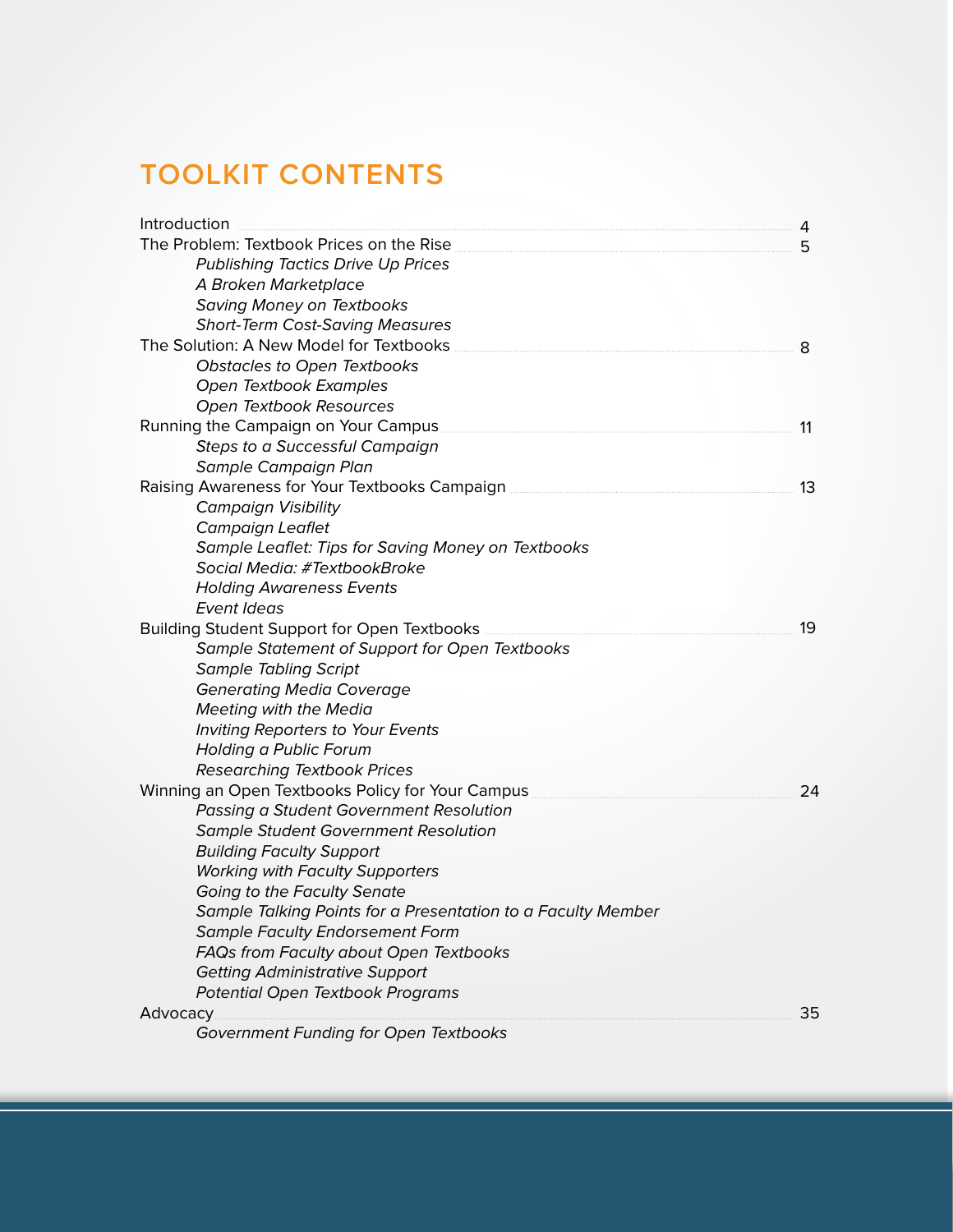# **Introduction**



The high cost of textbooks has become a serious obstacle to the affordability of a college education. The textbook market is rigged so that publishers can generate huge profits and engage in bad practices at students' expense.

Fortunately, we have solutions to this problem, most notably in the form of "open textbooks"—high-quality books that are available online for free or for a very low cost in print. With solutions like these, we can break the publishers' stranglehold on the market and help make higher education more accessible to everyone.

These changes won't happen on their own—students will need to work for them. This toolkit provides the resources that student governments and state student associations need in order to bring open textbooks to their campuses and save students money.



### **More at <StudentGovResources.org>**

For additional resources or help with specific questions, please contact the Student Government Resource Center at [info@studentgovresources.org](mailto:info@studentgovresources.org) or online at<www.StudentGovResources.org>.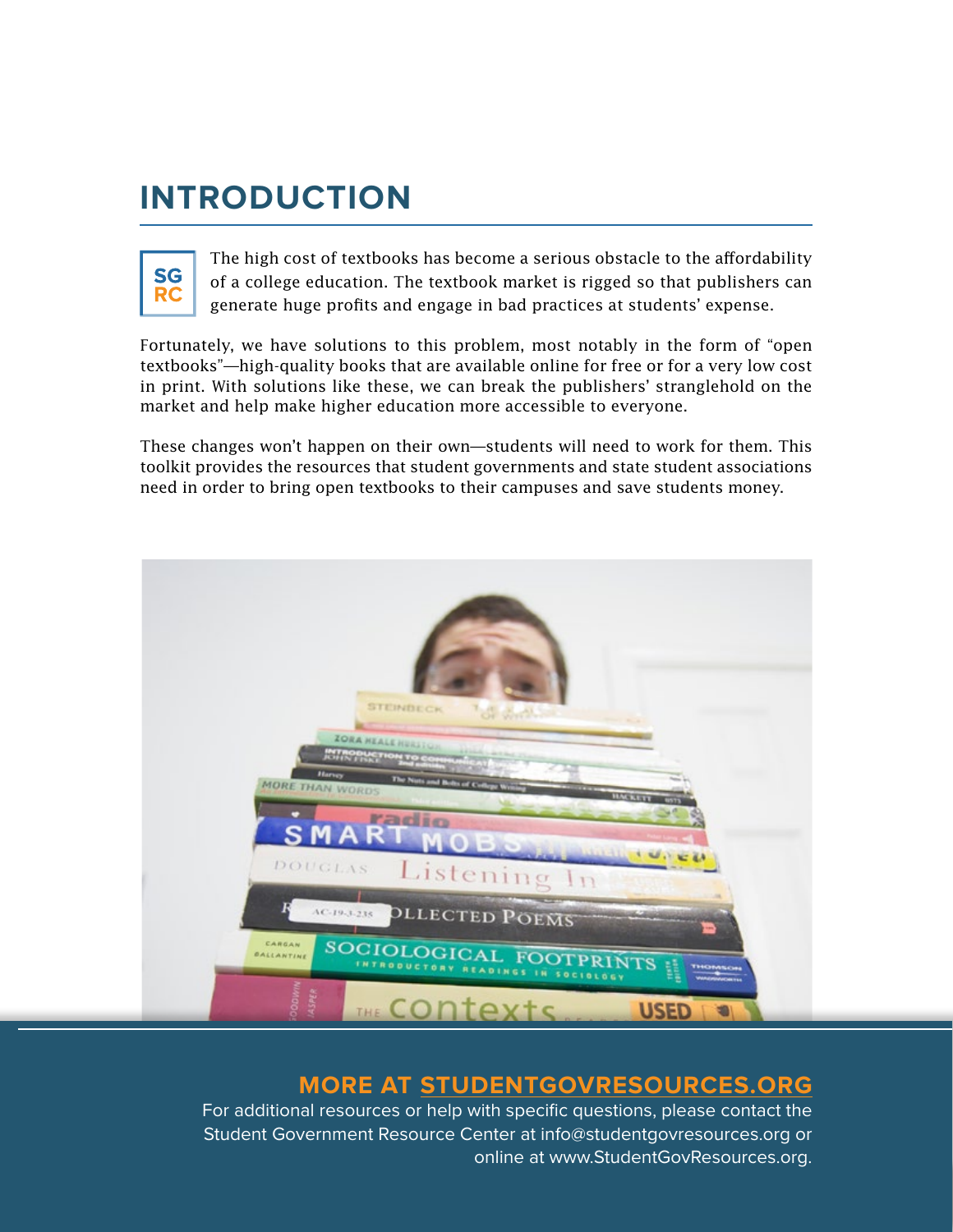### **The Problem**

Any student who has ever paid \$200 for a textbook can vouch that the price of textbooks is out of control.

According to the College Board, the average student budget for books and supplies is over \$1,200 each year. Over the past decade, textbook prices have risen at more than three times the rate of inflation, according to the GAO.

For the many students and families who are already struggling to afford tuition, this out-of-pocket expense can be a huge burden. Many students end up taking on additional loans or credit card debt or working longer hours just to pay for their books. Others compromise their own educational experience by opting not to buy books at all—one recent survey by the Student PIRGs found that 65 percent of students have decided at some time not to buy or rent an assigned textbook because the price was too high.

### **by the numbers**

- The average student budget for books and supplies is more than **\$1,200 each year**. 1
- The cost of textbooks now equals **13 percent of tuition** at a typical fouryear public college and **40 percent of tuition** at a community college.<sup>2</sup>
- • Textbook prices **rose 82 percent**  between 2002 and 2012, about three times the rate of inflation.<sup>3</sup>
- • **Sixty-five percent** of students report having skipped out on buying or renting one or more textbooks because the cost was too high.<sup>4</sup>
- Fourteen percent of students report they occasionally or frequently **drop a course** because the textbook cost is too high.<sup>5</sup>

### **46 According to the College Board, the average student budget for books and supplies is over \$1,200 each year.**

5. "2012 Florida Student Textbook Survey," Florida Virtual Campus, 2012, [http://www.openaccesstextbooks.org/](http://www.openaccesstextbooks.org)%5 Cpdf%[5C2012\\_Florida\\_Student\\_Textbook\\_Survey.pdf](5C2012_Florida_Student_Textbook_Survey.pdf).

<sup>1. &</sup>quot;Average Estimated Undergraduate Budgets, 2014-15," The College Board, 2014, [http://trends.collegeboard.org/](http://trends.collegeboard.org/college-pricing/figures-tables/average) [college-pricing/figures-tables/average-](http://trends.collegeboard.org/college-pricing/figures-tables/average)estimated-undergraduate-budgets-2014-15.

<sup>2.</sup> Ibid.

<sup>3. &</sup>quot;Students Have Greater Access to Textbook Information," U.S. Government Accountability Office, June 6, 2013, [http://](http://www.gao.gov/products/GAO) [www.gao.gov/products/GAO-](http://www.gao.gov/products/GAO)13-368.

<sup>4. &</sup>quot;Fixing the Broken Textbook Market," Student PIRGs, January 27, 2014, [http://www.uspirg.org/sites/pirg/files/reports/](http://www.uspirg.org/sites/pirg/files/reports/NATIONAL) [NATIONAL%](http://www.uspirg.org/sites/pirg/files/reports/NATIONAL)20Fixing%20Broken%20Textbooks[%20Report1.pdf.](20Report1.pdf)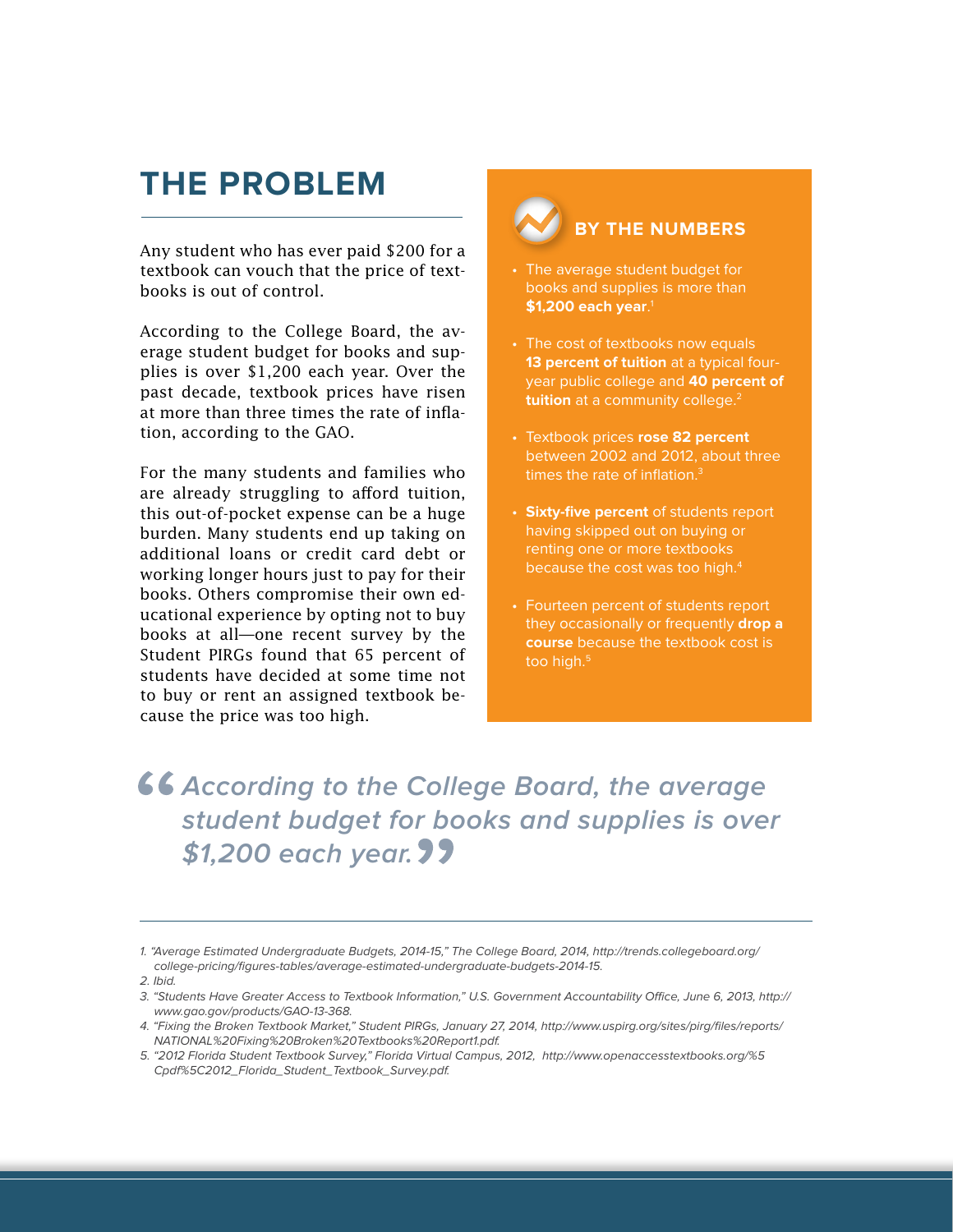#### **Publishing Tactics Drive Up Prices**

It's no accident that textbooks are so expensive. Publishers use a variety of tactics to drive up prices, allowing them to rake in huge profits at the expense of students.

- **New Editions:** Publishers intentionally revise textbooks every 3-4 years, often with only minor changes, to force incoming students to buy brand new books and to make older copies impossible to sell back.
- **Costly Bundles:** Publishers frequently package books with extra (often unnecessary) items like passcodes that inflate costs and expire, making the books impossible to sell back.
- **• Restrictive e-Books:** E-textbooks could offer many benefits, but publishers often add needless restrictions on access and printing that make them harder to use. In addition, e-textbooks typically expire after a semester and can't be resold.

*SStudents are a captive* **market that must buy the assigned book in order to succeed in the class, no matter how much it costs.**

#### **A Broken Marketplace**

Publishers have been able to keep their prices high for so long because the textbook industry is missing the usual checks and balances that protect consumers the marketplace is broken.

In a normal free market, consumers use their purchasing power to keep prices in check. In that situation, if one book became too expensive, consumers could seek out a less expensive alternative. Publishers would need to keep their prices low in order to compete.

With textbooks, that market control is broken. The person who chooses the textbook—the faculty member—isn't the one who ends up paying for the product, and so they naturally are not as sensitive to price when choosing books for their classes. Meanwhile, the consumers—the students—don't have the option to seek out a different book they are a captive market that must buy the assigned book in order to succeed in the class, no matter how much it costs. This system has allowed publishers to raise their prices without fear of marketplace repercussions.

The textbook market is also highly consolidated, with just five huge publishers controlling nearly 90 percent of the market, reducing competition even further.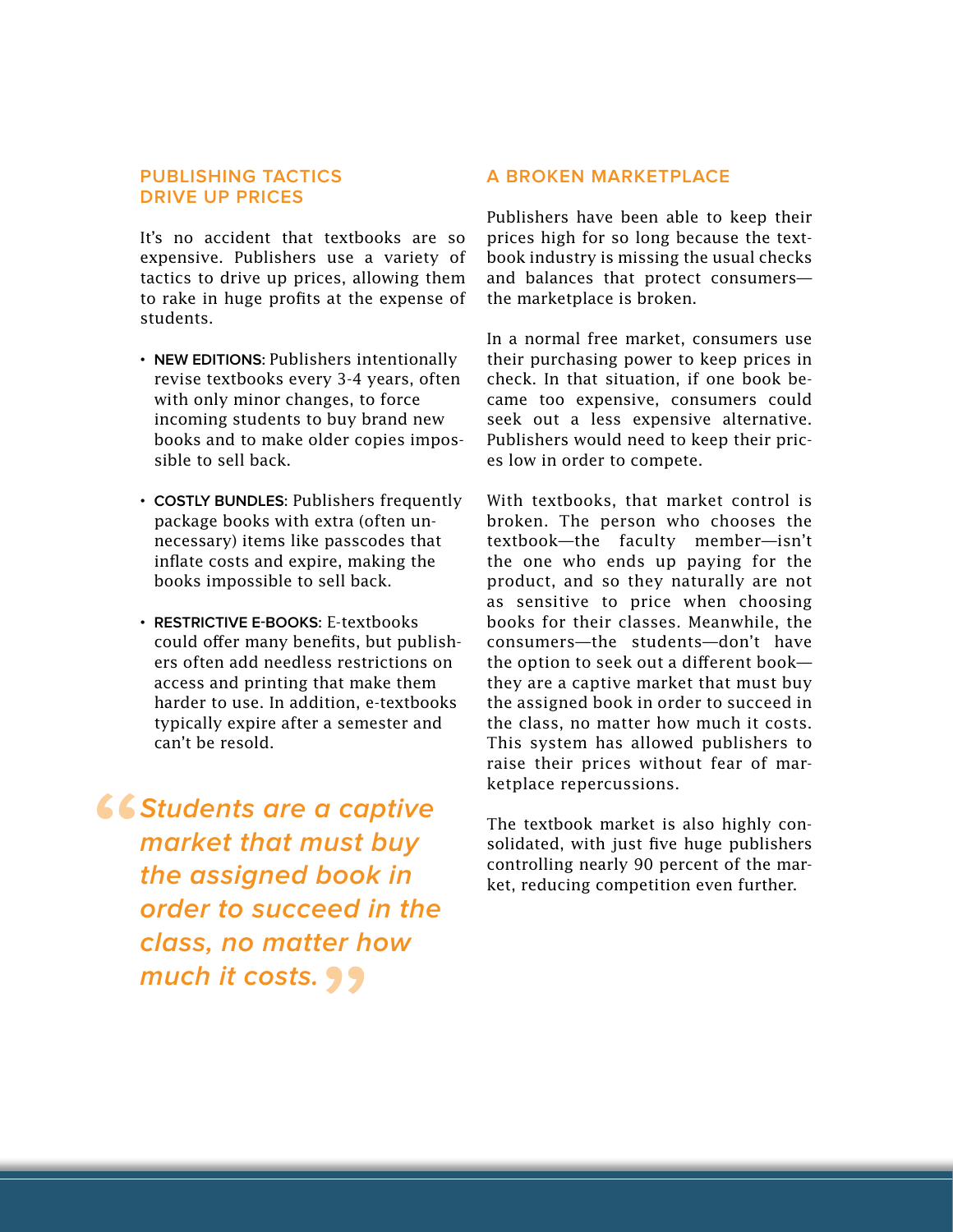#### **Saving money on textbooks**

College campuses have tried countless ways to lower the cost of textbooks, from used book markets to textbook rental programs to bookswap websites.

These are great programs that have saved students a lot of money, but they are all short-term fixes. The price of a used book or a book rental is ultimately tied to the price of a new book—and those prices continue to rise at several times the rate of inflation. To really make textbooks affordable, we need to tackle the central problem, which is the high price of new textbooks.

In the next section of this toolkit, we'll discuss long-term solutions to high textbooks prices. However, those solutions might take a little while to achieve. In the meantime, you might decide to implement other programs to help students save money in the short term.

#### **Short-term Cost-Saving Measures**

**USED BOOKS:** Whether you shop in the campus store, shop online, or swap books with other students, buying used books can save you 25-50%. If you sell them back at the end of the semester, the savings can add up to even more. You can promote the used book market by organizing an on-campus book sale or setting up a bookswap website.

**RENTAL PROGRAMS:** Rental websites offer the option to rent books through the mail, and many campus bookstores offer rentals, too. The average savings amounts to about 60%. You can work with the bookstore to expand their rental program or promote online rentals.

**E-TEXTBOOKS:** Major publishers offer digital e-textbooks, which can save students 40-50%. However, their e-books usually come with restrictions on access and printing, an end-of-semester expiration date, and zero buyback value. For classes where e-books are an option, you can work with professors to let students know that e-books are available.

**Library Reserves**: Many libraries now stock copies of popular textbooks and allow students to check them out for short periods of time. You can publicize this option to students and also encourage the library to increase the number of reserve copies they stock for popular books.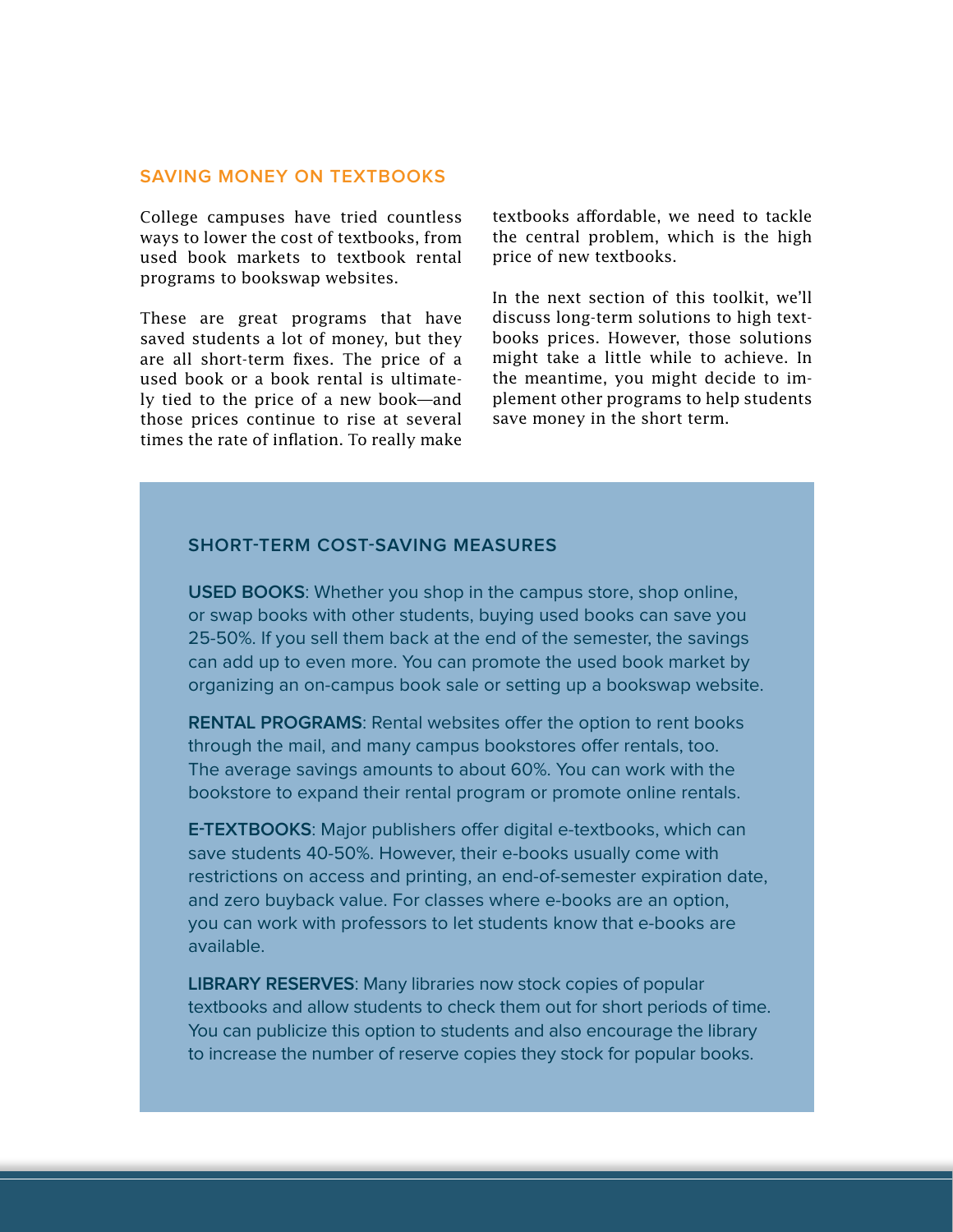### **The solution A new model for textbooks**

A new model for educational materials has emerged called "open educational resources" (OER), which uses today's technology to make textbooks and other learning materials free and shareable. These materials are called "open" because they are either in the public domain or carry an open copyright license that permits their free use or repurposing by others.

There are many types of OER, including full courses, lesson plans, videos, and exams, but the form of OER that is most important to this campaign is the "open textbook." This alternative to traditional textbooks has the power to drive down textbook prices for good.

Here's how open textbooks work:

- • Open textbooks are available for free to read online or download.
- • Optional print versions can usually be purchased at a low cost, typically \$20-40.
- These books are written and reviewed by experts, and studies have found that students do as well or better in classes that use open textbooks.
- Most open licenses allow any instructor to adapt the textbook and customize it to fit their course.
- Electronic versions of open textbooks never expire so you can keep your copy forever.

Open textbooks are already available for more than a hundred courses and are in use by more than 3,000 professors nationwide. Dozens of new open textbooks are currently in production.

The savings from using open textbooks can be huge. Getting a single math or science class to switch to an open textbook can save students tens of thousands of dollars. (The math is clear: if a class of 100 students saves \$100 each, that's \$10,000 in savings.)

Open textbooks address the intrinsic flaws in the traditional textbook market, while also promoting a new system where knowledge is shared and free to all.

#### **Obstacles to Open Textbooks**

Open textbooks face three big challenges that so far have prevented them from being used in more classrooms.

- It takes time and money to write open textbooks.
- It takes time and resources to introduce faculty to open textbooks and their benefits.
- It takes time and training to support faculty in using open textbooks.

To overcome these challenges, we need startup investment—from colleges, foundations, organizations, companies, and government—to create and promote open textbooks. It doesn't take a lot of money to get the ball rolling, but the payoff is tremendous. Money spent to create and promote open textbooks ends up saving students many times the amount of the initial investment.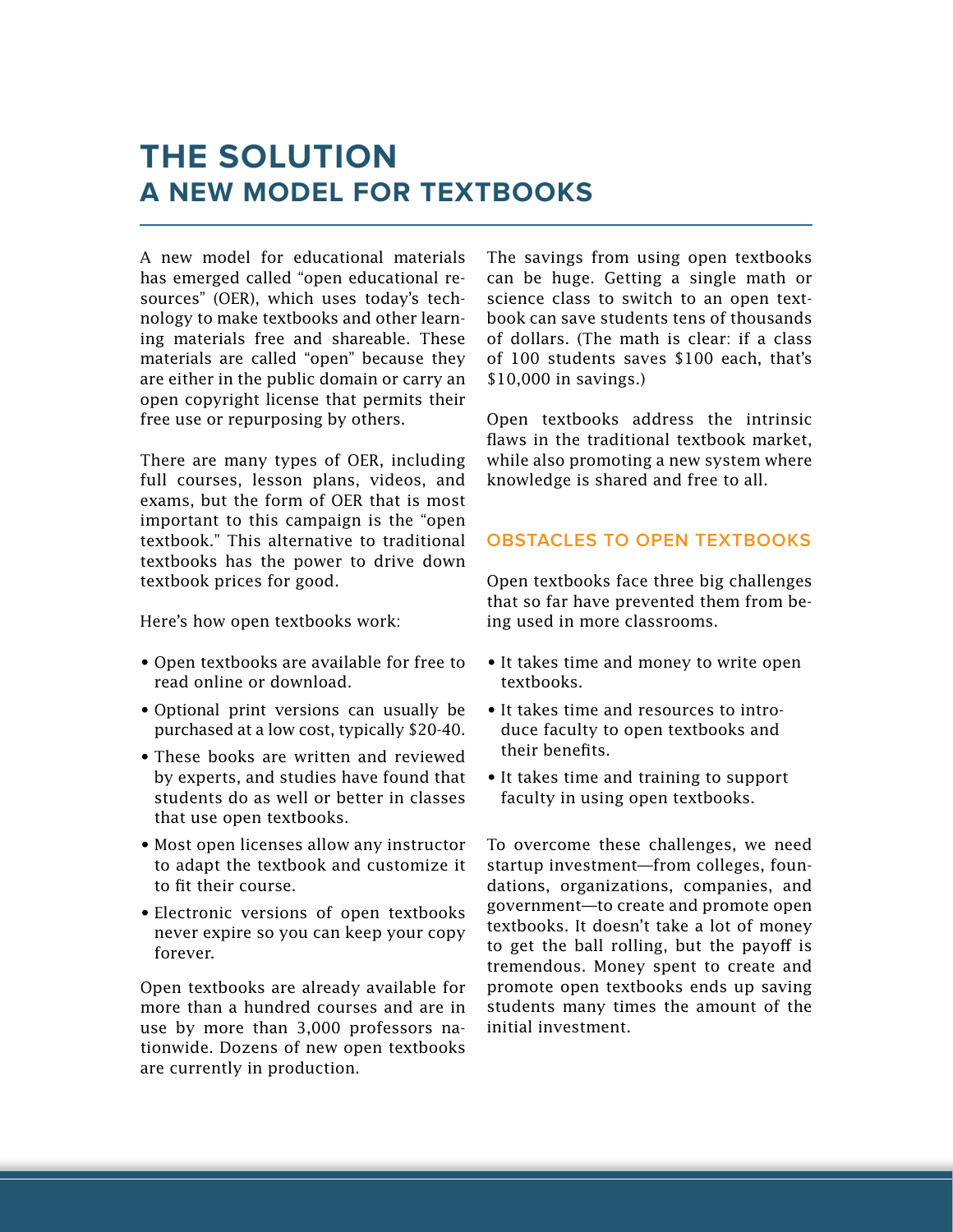### **OPEN TEXTBOOK EXAMPLES**

The University of Minnesota maintains a catalog of open textbooks that you can search by subject. Visit it online at [http://open.umn.edu.](http://open.umn.edu)

Here are a few of the top open textbooks being used in classrooms across the country:



**College Algebra** Carl Stitz, Lakeland Community College Jeff Zeager, Lorain County Community College



**Introductory Statistics** Douglas Shafer, University of North Carolina Zhiyi Zhang, University of North Carolina



**College Physics**

Paul Urone, California State University, Sacramento Roger Hinrichs, SUNY College at Oswego Kim Dirks, University of Auckland Manjula Sharma, University of Sydney



**Introduction to Sociology**

Nathan Keirns, Zane State College; Eric Strayer, Hartnell College; Heather Griffiths, Fayetteville State University; Susan Cody-Rydzewski, Georgia Perimeter College; Gail Scaramuzzo, Lackawanna College; Tommy Sadler, Union University; Sally Vyain, Ivy Tech Community College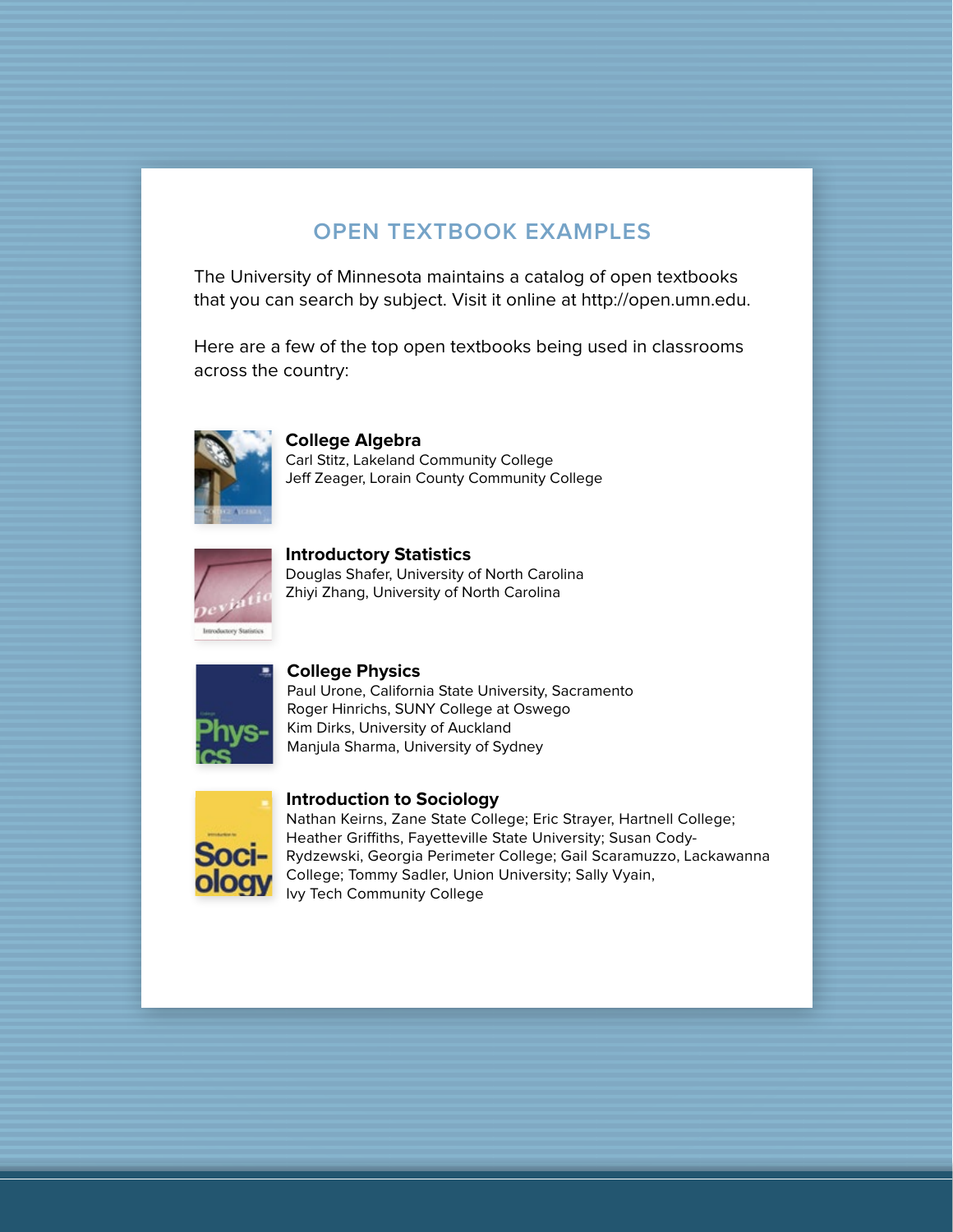### **open textbook RESOURCES**

Here are some places where you can find additional information about open textbooks.

**The Student PIRGs:** Research by the Student PIRGs first brought the problem of textbook prices into the public spotlight and they continue to be leaders on this issue.

[http://studentpirgs.org/open](http://studentpirgs.org/open-textbooks)-textbooks/

**Right to Research Coalition:** This student campaign educates campuses about open educational resources and advocates for policies at the local and national level.

<http://www.righttoresearch.org>

**SPARC:** This coalition of libraries is on the cutting edge of promoting open educational resources to scholars, educators, and librarians.

[http://www.sparc.arl.org/issues/open](http://www.sparc.arl.org/issues/open-education)-education

**College Board:** This group tracks the rising cost of higher education, including the cost of textbooks and classroom supplies.

[http://trends.collegeboard.org/college-](http://trends.collegeboard.org/college-pricing)pricing

**U.S. Government Accountability Office**: The GAO has published two major reports on textbook prices:

[http://www.gao.gov/products/GAO-](http://www.gao.gov/products/GAO-13-368)13-368 and [http://www.gao.gov/products/GAO-](http://www.gao.gov/products/GAO-05-806)05-806

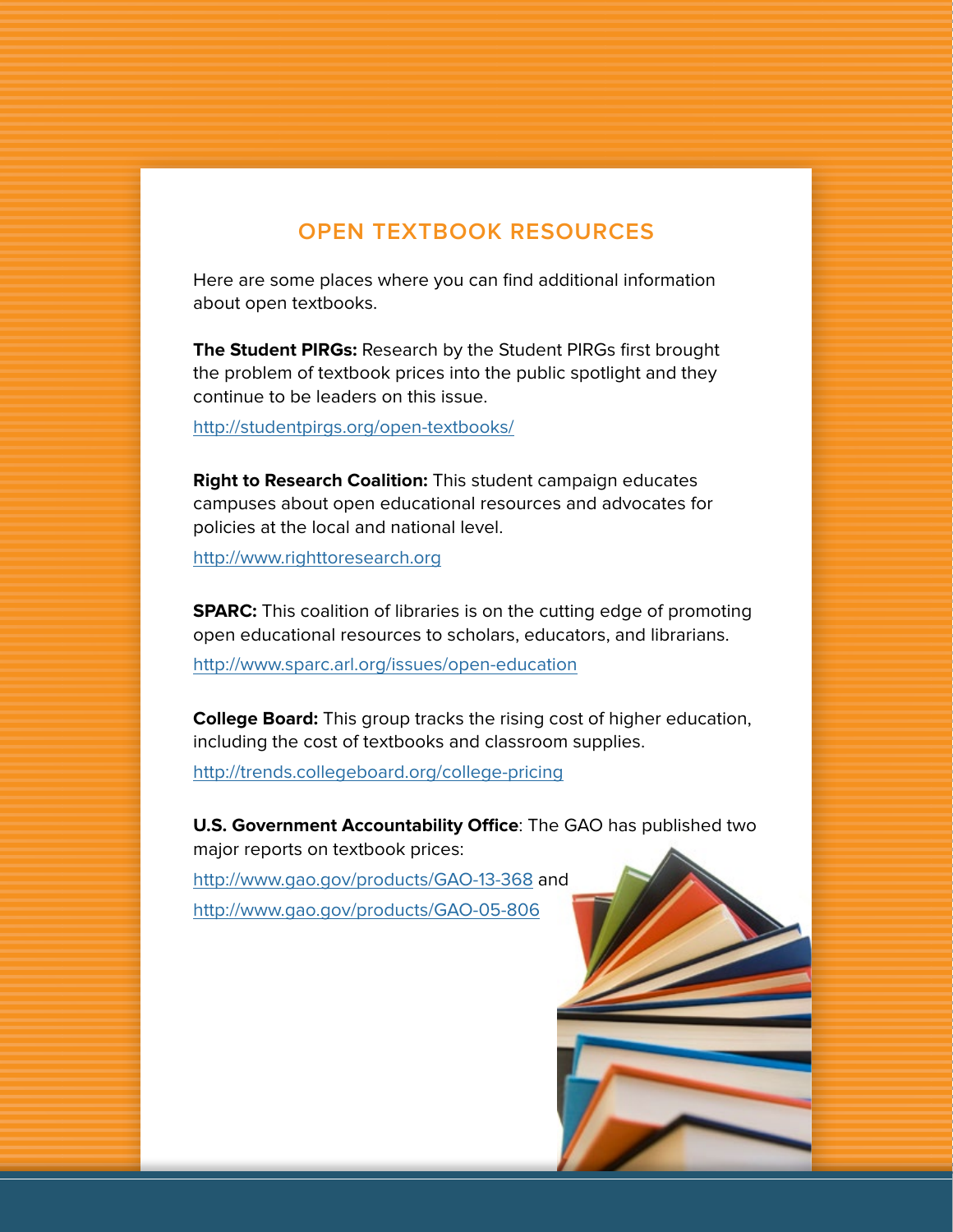# **Running the Campaign on Your Campus**

In order to help students save money on textbooks, your student government should run a campaign to get your college or university to create an open textbooks program.

#### **Steps to a Successful Campaign**

To make this happen, you will need to build support for open textbooks within key audiences on campus so that your campus administration will feel compelled to support this new program. Here are the steps to running an effective campaign:

#### **Raising Awareness**

The biggest barrier to open textbooks is the lack of awareness among students and faculty about their existence and benefits. You will need to generate visibility and hold educational events in order to get the campus talking about the problem of high textbook prices and the option of using open textbooks.

#### **Mobilizing the Student Body**

Build support for this campaign among students first, since they are the ones most directly affected by textbook prices. Ask students to speak out about their own experiences buying textbooks, then let them know about open textbooks. Once you've built up support with the student body, get the student government to pass an official resolution in support of an open textbooks program.

#### **Building Faculty Support**

Professors choose the books that will be used in their courses, so their involvement is vital to the success of your campaign. In addition, the administration isn't likely to support a new program related to textbooks unless the faculty is on board. You will need to meet individually with key faculty members to ask for their support.

#### **Winning Administrative Support**

Once you've lined up the support of students and faculty, you should sit down with key administrators to propose that the campus create an open textbooks program. Once you win their support, you should take your proposal up the ladder until you get to a president or chancellor who has the power to officially approve and fund your proposal.

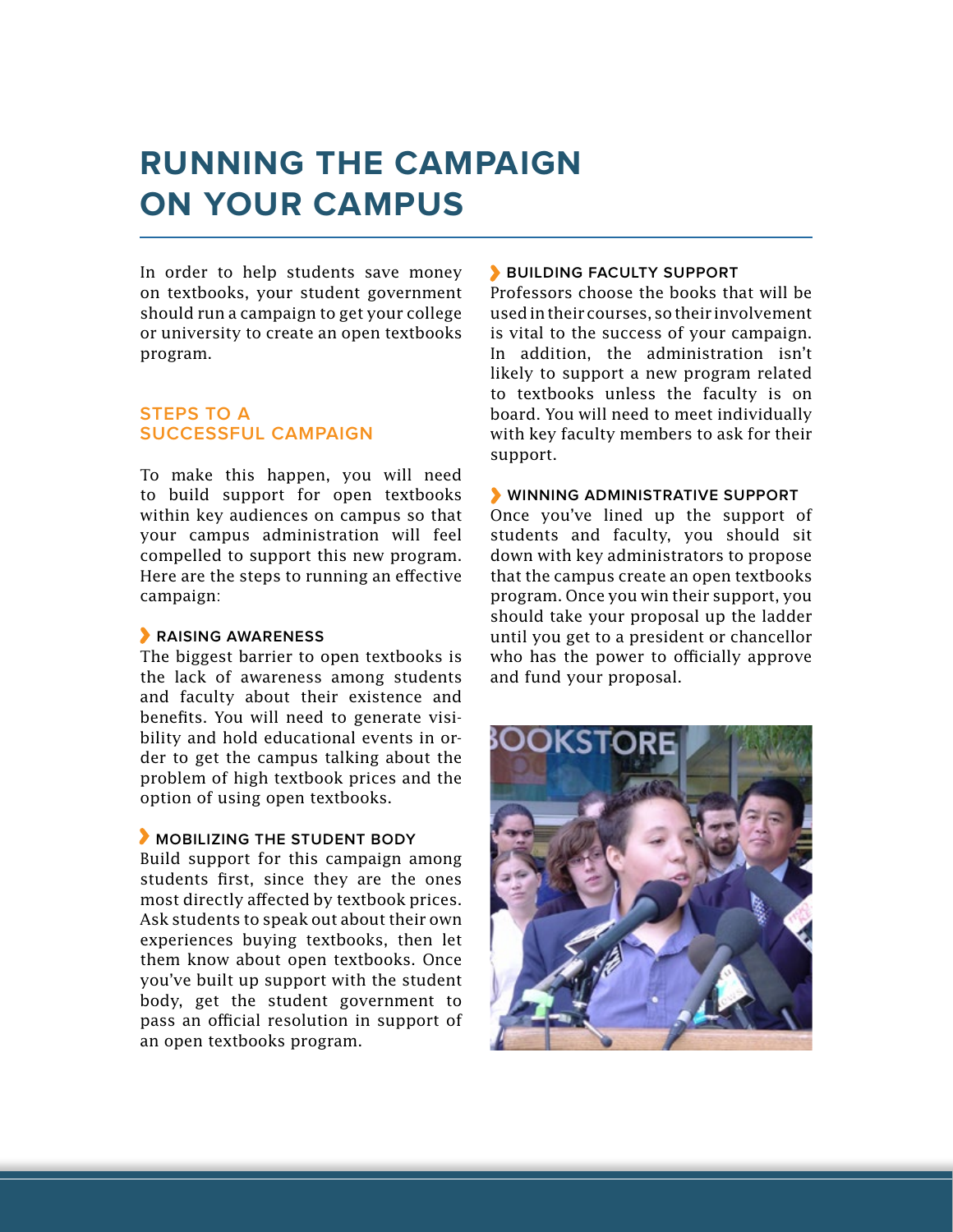|                                         | Week 1                                                | Week 2                                                              | Week 3                                                     | Week 4                                                                                    | Week 5                                                      | Week 6                                                         | Week 7                                                                         | Week 8                                      | Week 9                                               | Week 10                                                                     | Week 11                                  | Week 12                                             | <b>GOALS</b>                                                                                                                             |
|-----------------------------------------|-------------------------------------------------------|---------------------------------------------------------------------|------------------------------------------------------------|-------------------------------------------------------------------------------------------|-------------------------------------------------------------|----------------------------------------------------------------|--------------------------------------------------------------------------------|---------------------------------------------|------------------------------------------------------|-----------------------------------------------------------------------------|------------------------------------------|-----------------------------------------------------|------------------------------------------------------------------------------------------------------------------------------------------|
| <b>Raising Awareness</b>                | Event: "How<br>much did you<br>pay?" selfie<br>table. | Hang posters<br>to kick off<br>campaign<br>& recruit<br>volunteers. | Event:<br><b>Used Book</b><br>Graveyard.                   | Hang posters<br>for open book<br>fair.                                                    | Event: Open<br>Book Fair.                                   | Invite speakers<br>for public forum.                           | Event: Textbook<br>Taste Test.                                                 | Confirm public<br>forum speakers.           | Hang posters<br>for public forum. Forum.             | Event: Public                                                               |                                          |                                                     | Hold 5 major awareness events.<br>Hang 3 rounds of posters.                                                                              |
| <b>Student Support</b>                  | <b>Get 250</b><br>Statements of<br>Support.           |                                                                     | <b>Get 250</b><br>Statements of<br>Support.                | Send campaign<br>update to<br>student<br>government<br>members.                           | Get 250<br>Statements of<br>Support.                        | Meet with<br>student<br>government<br>leaders.                 | <b>Get 250</b><br>Statements of<br>Support. Submit<br>SG resolution.           | Pass student<br>government<br>resolution.   | Send campaign<br>update to<br>student<br>supporters. |                                                                             |                                          |                                                     | 1000 Statements of Support. Pass<br>student government resolution.                                                                       |
| <b>Faculty Support</b>                  |                                                       | Make list of<br>target faculty.                                     | Contact<br>top faculty<br>targets, get 10<br>endorsements. | Get 30 faculty<br>endorsements.                                                           | Get 30 faculty<br>endorsements.                             | Get 30 faculty<br>endorsements.                                | Send campaign<br>update<br>to faculty<br>supporters.                           | Meet with<br>leaders of<br>faculty senate.  | Submit<br>faculty senate<br>resolution.              | Pass faculty<br>senate<br>resolution.                                       | Send update<br>to faculty<br>supporters. |                                                     | 100 faculty endorsements, including<br>10 from top targets (department<br>heads, etc.). Pass faculty senate<br>resolution.               |
| <b>Administrative</b><br><b>Support</b> |                                                       |                                                                     | Meet with Dean<br>of Libraries.                            | Meet with<br>Director of<br>Learning<br>Technology.                                       | Request<br>meetings with<br>senior admin,<br>Chancellor.    |                                                                | Meet with VP<br>of Information<br>Technology.                                  | Meet with<br>Provost of<br>Faculty Affairs. | Meet with VP<br>of Academic<br>Affairs.              | Prep for<br>Chancellor<br>meeting.                                          | Meet with<br>Chancellor.                 | Win campus<br>open textbooks<br>policy.             | Pass campus open textbooks policy.                                                                                                       |
| <b>Research</b>                         | Collect 250<br>surveys.                               |                                                                     | Collect 250<br>surveys.                                    | Tally survey<br>results.                                                                  | Write research<br>report on<br>survey results.              | Edit research<br>report.                                       | Publish report.                                                                |                                             |                                                      |                                                                             |                                          |                                                     | Collect 500 student surveys. Publish<br>local report on textbook prices.                                                                 |
| <b>Media</b>                            |                                                       | Press release<br>about campaign<br>kickoff, 1 media<br>story.       |                                                            |                                                                                           | Press release<br>about open<br>book fair, 1<br>media story. |                                                                | Press release<br>about research<br>report, 2 media   resolution, 2<br>stories. | Press release<br>about SG<br>media stories. |                                                      | Press release<br>about faculty<br>senate<br>resolution, 2<br>media stories. |                                          | Press release<br>about victory, 2<br>media stories. | 10 media stories.                                                                                                                        |
| <b>Volunteers</b>                       | Tabling (25<br>hours).                                | Databasing<br>(5 hours).<br>Postering (5<br>hours).                 | Tabling (25<br>hours). Faculty<br>outreach (3<br>hours).   | Faculty<br>outreach<br>(10 hours).<br>Databasing<br>(5 hours).<br>Postering (5<br>hours). | Tabling (25<br>hours). Faculty<br>outreach (10<br>hours).   | Faculty<br>outreach<br>(10 hours).<br>Databasing (5<br>hours). | Tabling<br>(25 hours).<br>Databasing (2<br>hours).                             | Databasing (5<br>hours).                    | Postering (5<br>hours).                              |                                                                             |                                          |                                                     | Tabling (100 volunteer hours).<br>Faculty outreach (33 vol hours).<br>Databasing supporters (22 vol<br>hours). Postering (15 vol hours). |

**SAMPLE CAMPAIGN PLAN**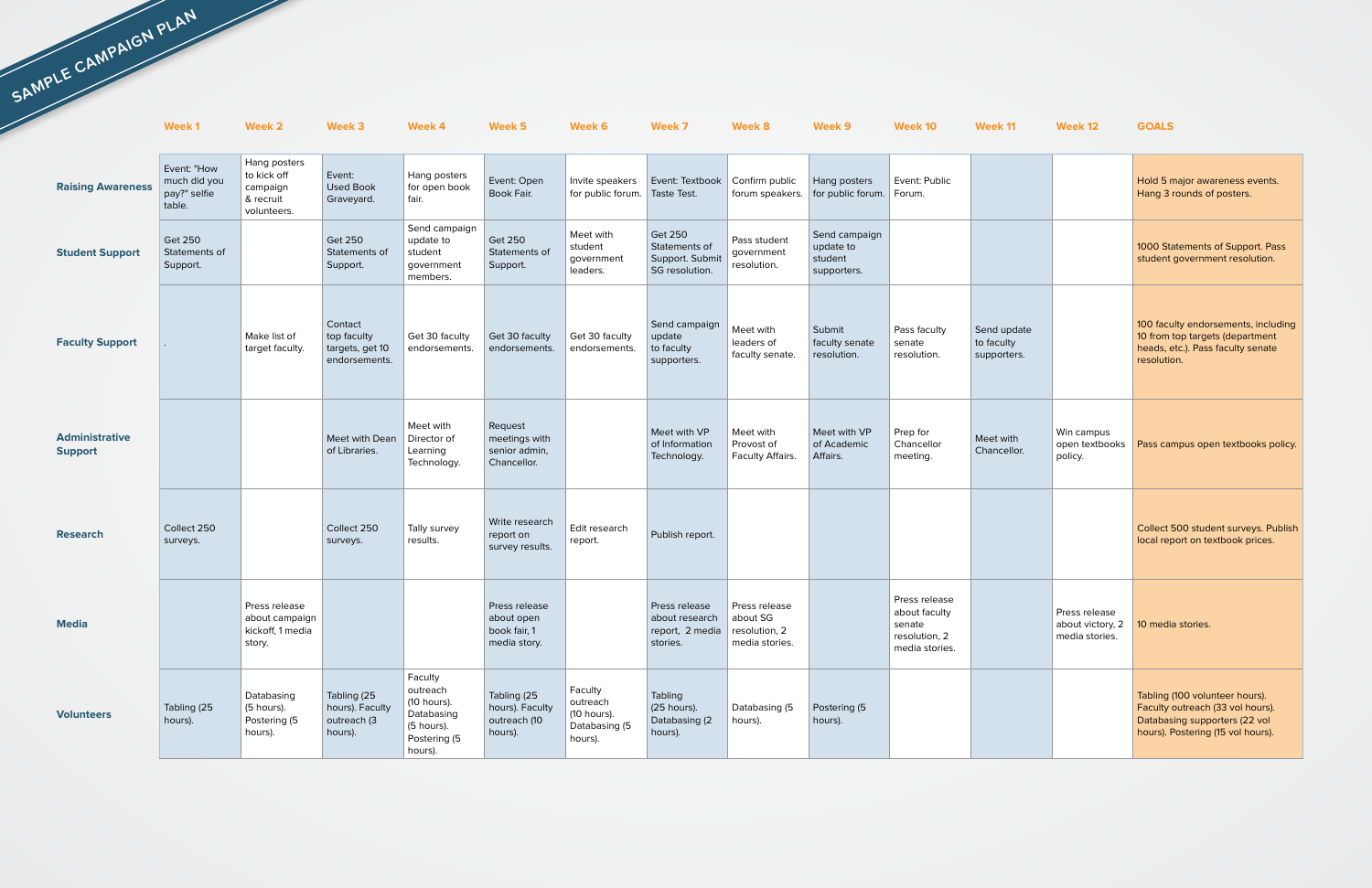# **Raising Awareness for Your Textbooks Campaign**

Visibility is one of the most effective ways to educate students, faculty, and other audiences about your textbooks campaign and build awareness about open textbooks. When done well, this visibility can help your campaign succeed while also improving the name recognition and reputation of your student government.

To get your campaign on peoples' radar, you should use every tool at your disposal, ranging from passive visibility tactics like posters and leaflets to big interactive events like book fairs and public forums.



#### **Campaign Visibility**

To generate visibility for your campaign, here are a few things to keep in mind:

Figure out your campaign slogan. Keep it clear, simple, and memorable your message should motivate people to action.

It will take a lot of visibility to cut through the noise and get your campus's attention. Don't be afraid to go big.

Carry out every visibility tactic that you can imagine. You want to have many different types of visibility.

Visibility takes a lot of work—it doesn't just happen. Make a plan, then figure out how many volunteers you need, just like every other piece of your campaign.

Know the campus rules and make sure to follow them.

During the peak moments of your campaign, you should saturate the campus with your visibility. For students to really notice the campaign and feel compelled to act, they need to see the campaign message many times and in several different forms of visibility. The goal should be that a student can't walk through campus without seeing your campaign multiple times.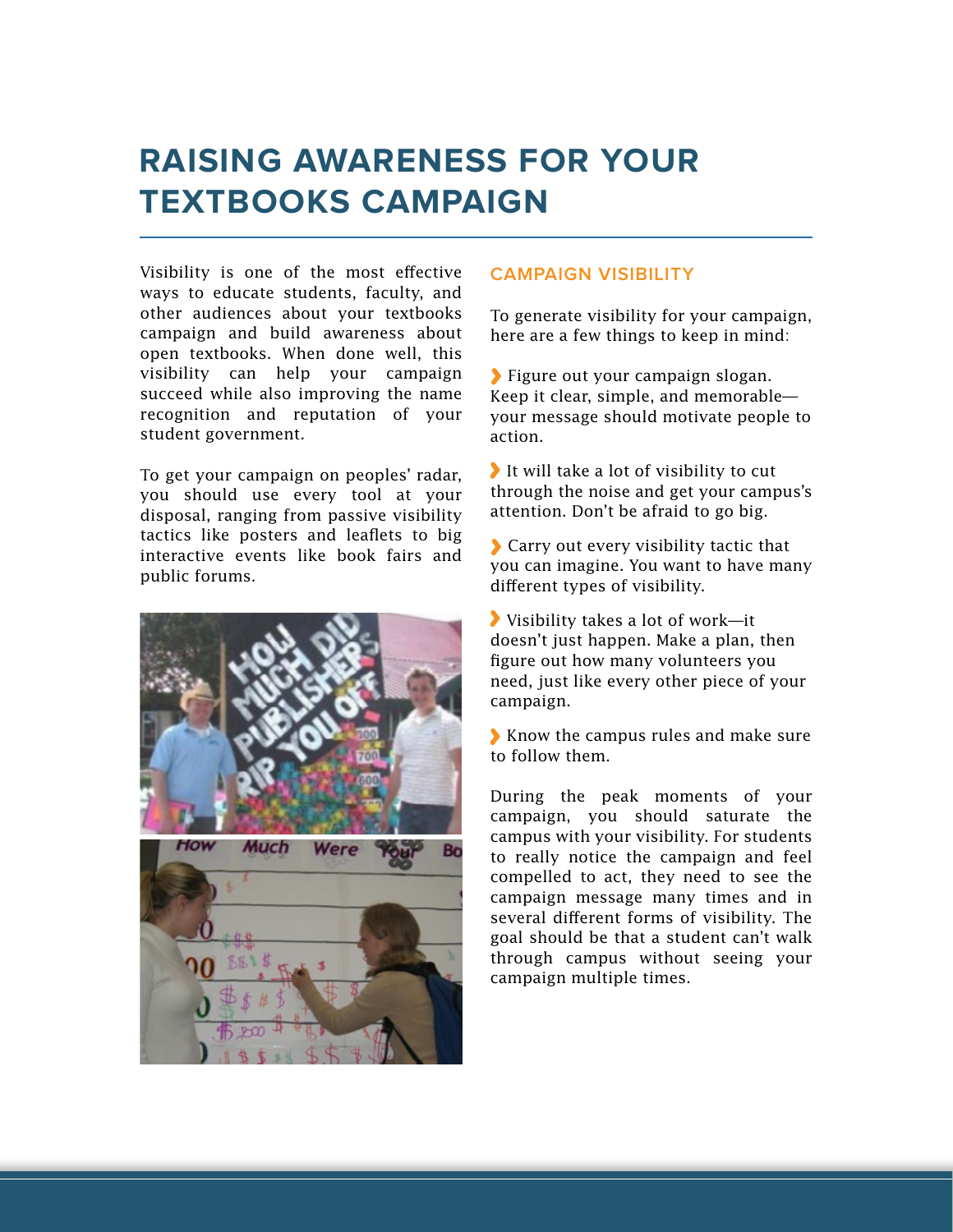Get creative with your visibility. Here are just a few ideas to get you started:

- Hang posters on kiosks and bulletin boards.
- Chalk messages on sidewalks.
- In dining halls and campus restaurants, put out table tents, place signs next to the cashiers, give out custom cups or coffee sleeves, etc.
- Hang banners in the student center and outside dorms and classroom buildings.
- Post campaign ads on campus buses and campus bus stops.
- Get the campus bookstore to insert a textbooks campaign flyer in every bag.
- In the dorms, put up posters in the elevators, in the restrooms, in lounges, etc.
- In every classroom, write a small announcement in the corner of the chalkboard or dry-erase board.
- **Post campaign images and messages** on Facebook and Twitter and ask people to share them.



#### **Campaign Leaflet**

One of the most important visibility tools you should create is a campaign leaflet to hand out at tables, in classrooms, and at campaign events. Giving students a leaflet—especially one that looks nice and includes useful information—raises their awareness about the campaign and about student government. On the following page is an example of an educational leaflet you could use.

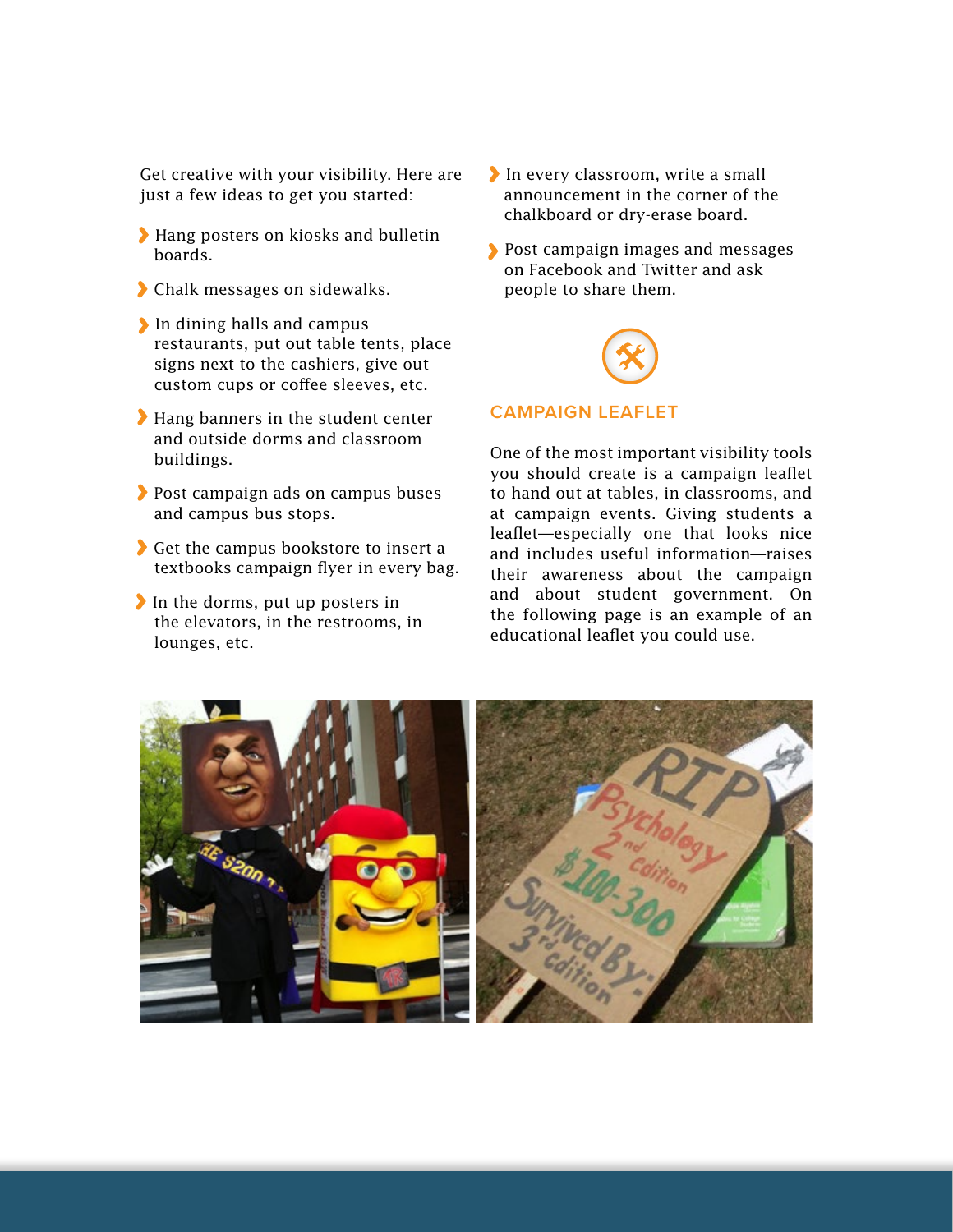

# **Tips for Saving Money ON TEXTBOOKS**

**Be Prepared:** When you go book shopping, make sure you have all of the specs on your books, including the ISBN, Title, Author, Publisher, and Edition.

SAMPLE LEAFLET

**Online Shopping:** Shopping online gives you a greater selection, which usually means lower prices. A simple search will give you plenty of sites that sell used and new books, like [Amazon.com,](Amazon.com) <Half.com>, <CampusBooks.com>, and [Textbooks.](Textbooks.com) [com.](Textbooks.com) Make sure to look for coupon codes and special sales through sites like <RetailMeNot.com>, and through retailers' Facebook and Twitter feeds.

**Rentals:** Renting is probably your best way to save money if you don't plan to keep the book at the end of the term. Your bookstore may offer some books for rent, and you can also rent online through sites like<Chegg.com>or <BookRenter.com>.

**Bookswapping:** Swap books with other students. Save money by cutting out the middleman and use Facebook and Craigslist to find other students who have the books you need.

**E-books:** If you like reading on a computer screen and don't plan to keep the book, an e-book rental might be a good option. Make sure to do your research, though—this option doesn't always save you money.

**Campus Bookstore:** Even if you have other options, make sure to see what the bookstore has to offer. Sometimes it may turn out to be the best choice. Make sure to get there early in the term because their supply of used copies usually sells out quickly.

**Library:** Check your campus library to see if they have a copy of your book to check out. If not, there may still be a copy on reserve—you won't be able to take it home, but at least you can do your homework at the library.

**Ask Your Professor:** Check with your professor to see if you need to use the exact book version assigned in the syllabus. Sometimes the professor will let you use an older edition or skip the bundled version. Always be respectful of their book choice.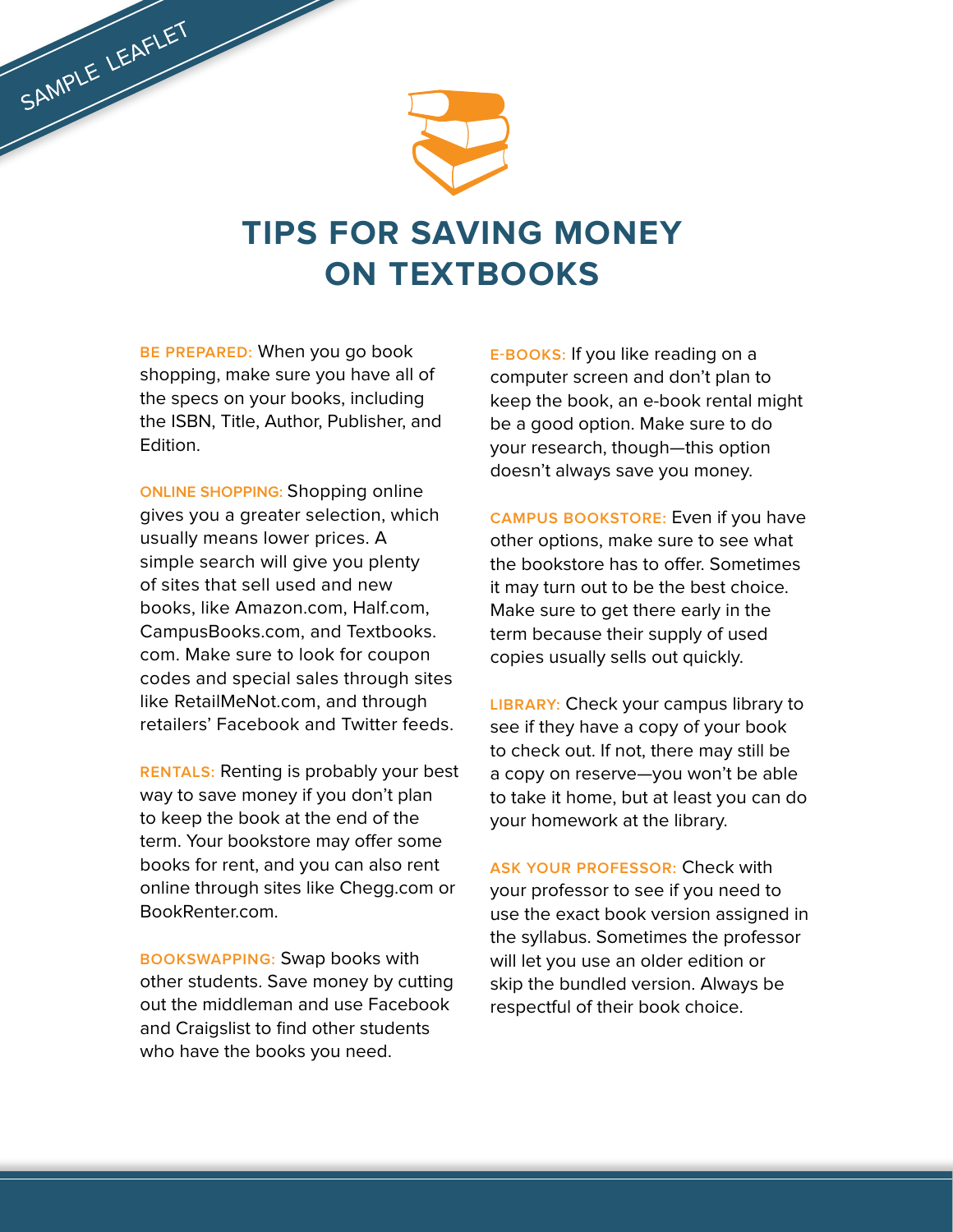#### **Social Media: #TextbookBroke**

Facebook, Twitter, Instagram, and other social media sites are great ways to spread ideas and recruit your friends to support the campaign.

Add a social media component to every piece of your campaign. Make sure your volunteers are posting about every campaign event and table they attend—especially if they can post photos or videos.

Students around the country have been using the #TextbookBroke hashtag to draw attention to rising textbook prices and the need to adopt open textbooks. This hashtag has already shown up on social media sites several million times, catching the attention of campus administrators, legislators, and the media.

As you run your campaign, add the #TextbookBroke hashtag to your posts to add your voice to this national student movement.



### **Sample Tweets:**

#### **@StuGovResources**

Looking for textbooks? Check out @OpenAcademics, an online catalog of free open-source textbooks w/ faculty reviews<http://open.umn.edu> #TextbookBroke

#### **@StuGovResources**

Want free textbooks? Tell your profs about @OpenAcademics, an online catalog of free online open-source textbooks: <http://open.umn.edu> #TextbookBroke

### **SAMPLE FACEBOOK POSTS:**

#### **StudentGovResources**

The solution to outrageously expensive textbooks? Open-source textbooks! Tell your professors about the Open Textbook Catalog, which lists free open textbooks for dozens of courses. <http://open.umn.edu> #TextbookBroke

#### **StudentGovResources**

Dear Professors: Please visit the University of Minnesota's Open Textbook Catalog to see if there's an open-source textbook that could work for your course. Just a few minutes could end up saving your students thousands of dollars! <http://open.umn.edu> #TextbookBroke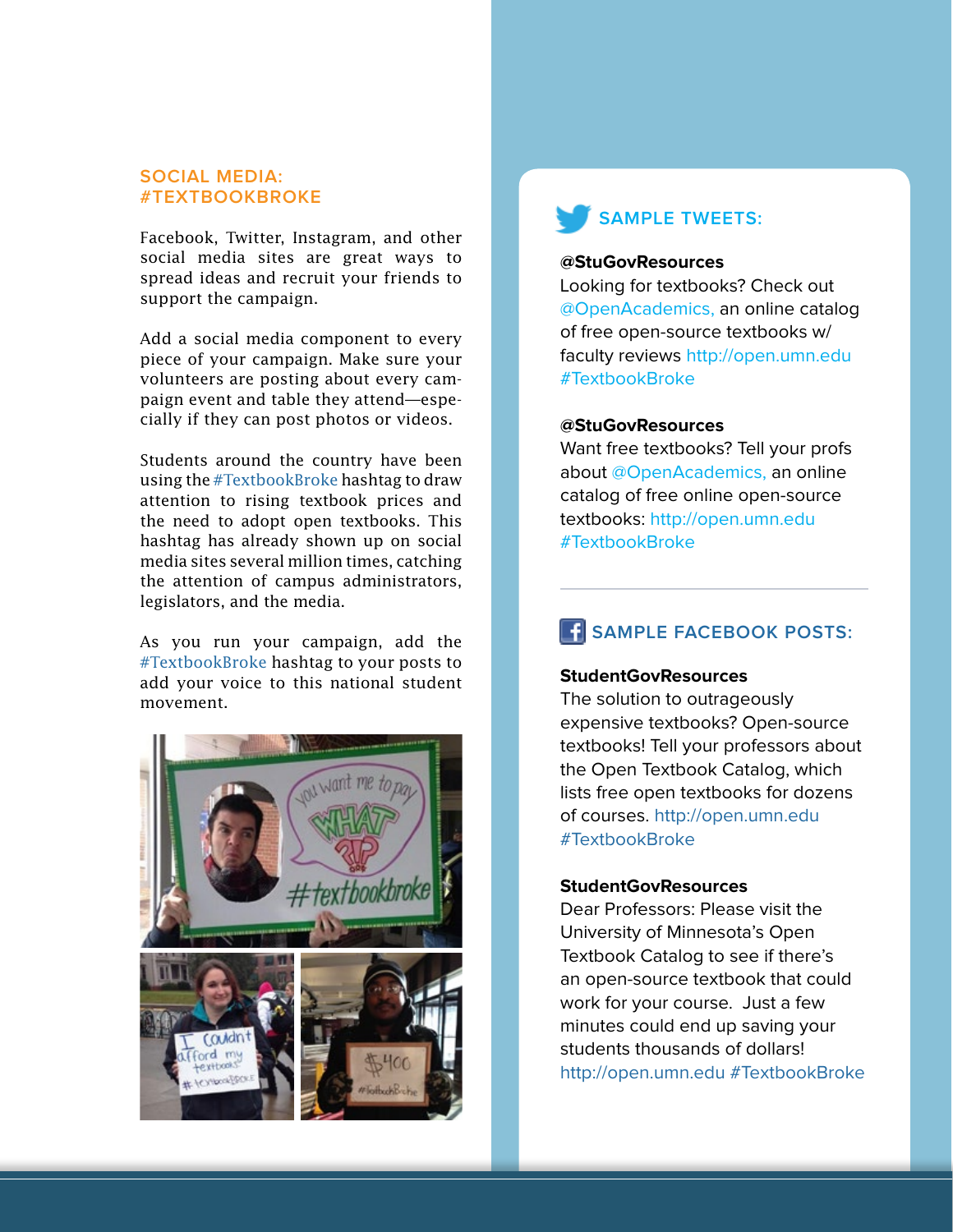#### **Holding Awareness Events**

One of the easiest ways to raise awareness for an issue is by tabling. Tabling is one of the most tried and true forms of campus outreach. It simply involves setting up a table and talking to students about your campaign as they walk past. By adding fun visuals or interactive activities, you can turn your table into an event that will get students' attention.

Here are some tips on how to make your tabling event successful:

- Don't always table in the same spot. You should set up your table at different locations around campus and at varying times of day, to make sure you reach a wide mix of students.
- Set up in high-traffic areas like dining halls, dorms, the student union, the library, on the quad, or on the way to and from major parking lots.
- Go where and when the people are. Classroom buildings and the student union tend to be better during the day, while dorms and dining halls tend to be better in the evening.
- Make sure to follow the rules. Find out how to get proper permission to table so that you don't get shut down.
- Tabling" doesn't necessarily require a table. Depending on your event, it might be fine to just have volunteers with clipboards.



- Make your table fun and designed to draw people over. Put a nice campaign banner on the front of the table. Hang some posters nearby directing people to the table. Play music at the table. Cover the table with campaign leaflets, stickers, and other materials you can hand out.
- Use the table as a base, not a wall to hide behind. Don't sit down behind the table. Instead, stand in front of it and talk to people as they go by. More confident tablers should float out into the foot traffic in order to reach more people.
- Never leave the table unattended. It projects the wrong image for your campaign and makes you seem disorganized or inactive.

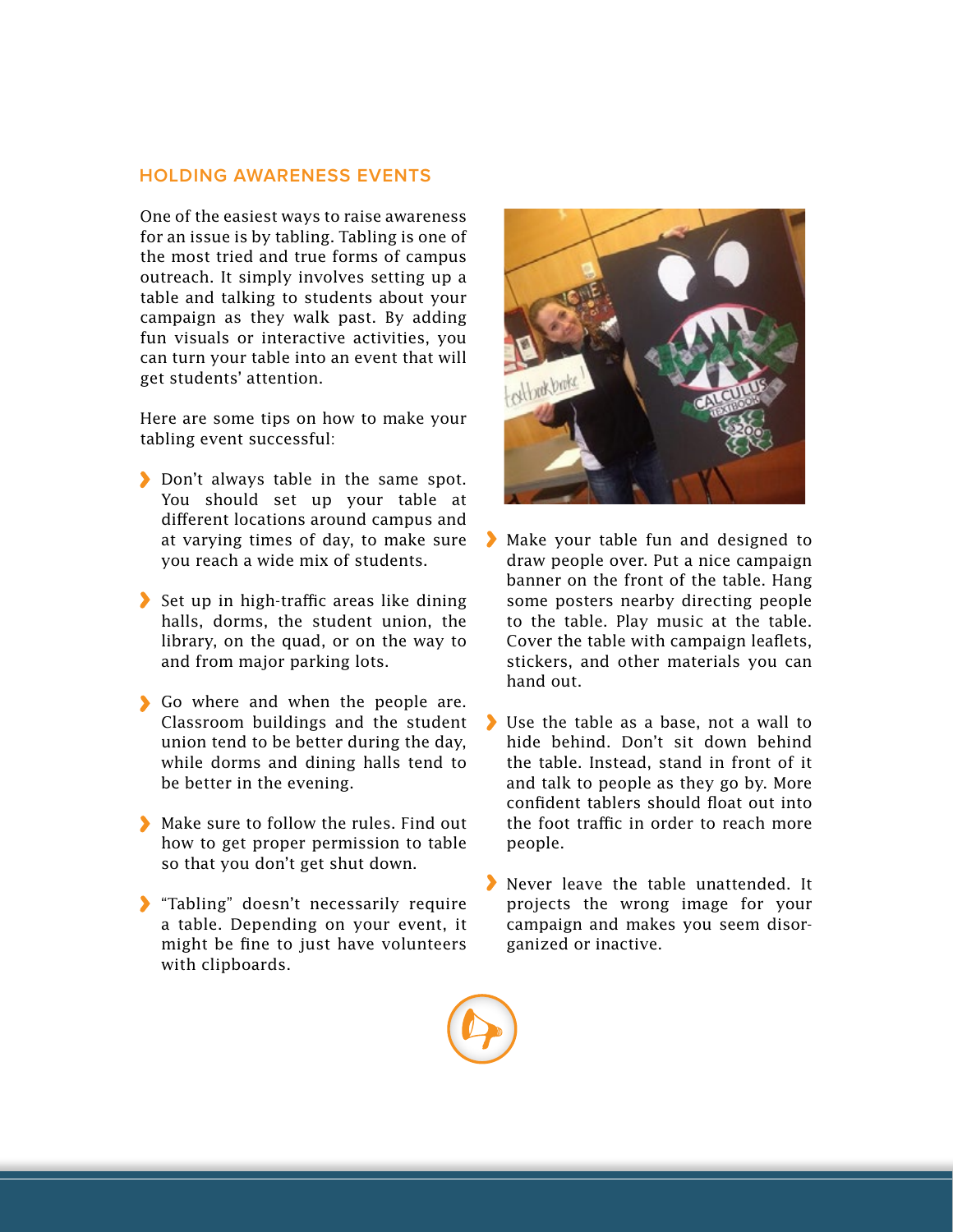# **Event Ideas**

Here are a few ideas for tabling events to raise awareness about textbook prices.

**"How Much Did You Pay?" Selfie Table** This is a great event to hold at the beginning of the term. Have a small dry-erase board and ask students to write down the amount of money they spent that term on textbooks. Then take a picture of them holding the dry-erase board and post their photo on your student government's social media accounts. Make sure to include the hashtag #TextbookBroke and tag the student in the photo.

**USED BOOK GRAVEYARD** You can illustrate the impact that unnecessary new editions have on the used book market by setting up a graveyard on the quad for all of the used books that can't be sold back. Make gravestone shapes out of cardboard and paint them with the titles of popular used textbooks. You can also add creative epitaphs like, "Here lies the 4th Edition, which died before its time."

**"The Price Is Wrong" Game** Ask students to stop and play this variation on "The Price Is Right" game show. Put a bunch of textbooks on display and ask students to guess how much each one costs. Give out prizes and campaign leaflets to the students who play. The sad thing is that everyone loses—even if they guess the right price, the price is still wrong.

**TEXTBOOK TASTE TEST** This is a great way to show students that open textbooks are just as good as traditional books. Lay out a few pages from an open textbook and pages on the same topic from a traditional textbook, then ask students which one costs \$200. When students see that the quality of the open textbook is up to par, ask them to support your campaign.

**Open Book Fair** Organize an "Open Book Fair" to showcase open textbooks. As with a normal book fair, set up showcase tables, including sample copies of open books and posters comparing textbook prices between open textbooks and their traditional counterparts. Add live music, food, and other entertainment to draw more visitors.

**GIANT TEXTBOOK PROP** A tried-and-true way of getting attention on campus is to build something big. Use cardboard, paper mache, or other materials to build a giant textbook that you can set up around campus. Make the front look like a typical textbook cover, but with an absurdly high price tag and other features that mock publisher practices that drive up the cost of books.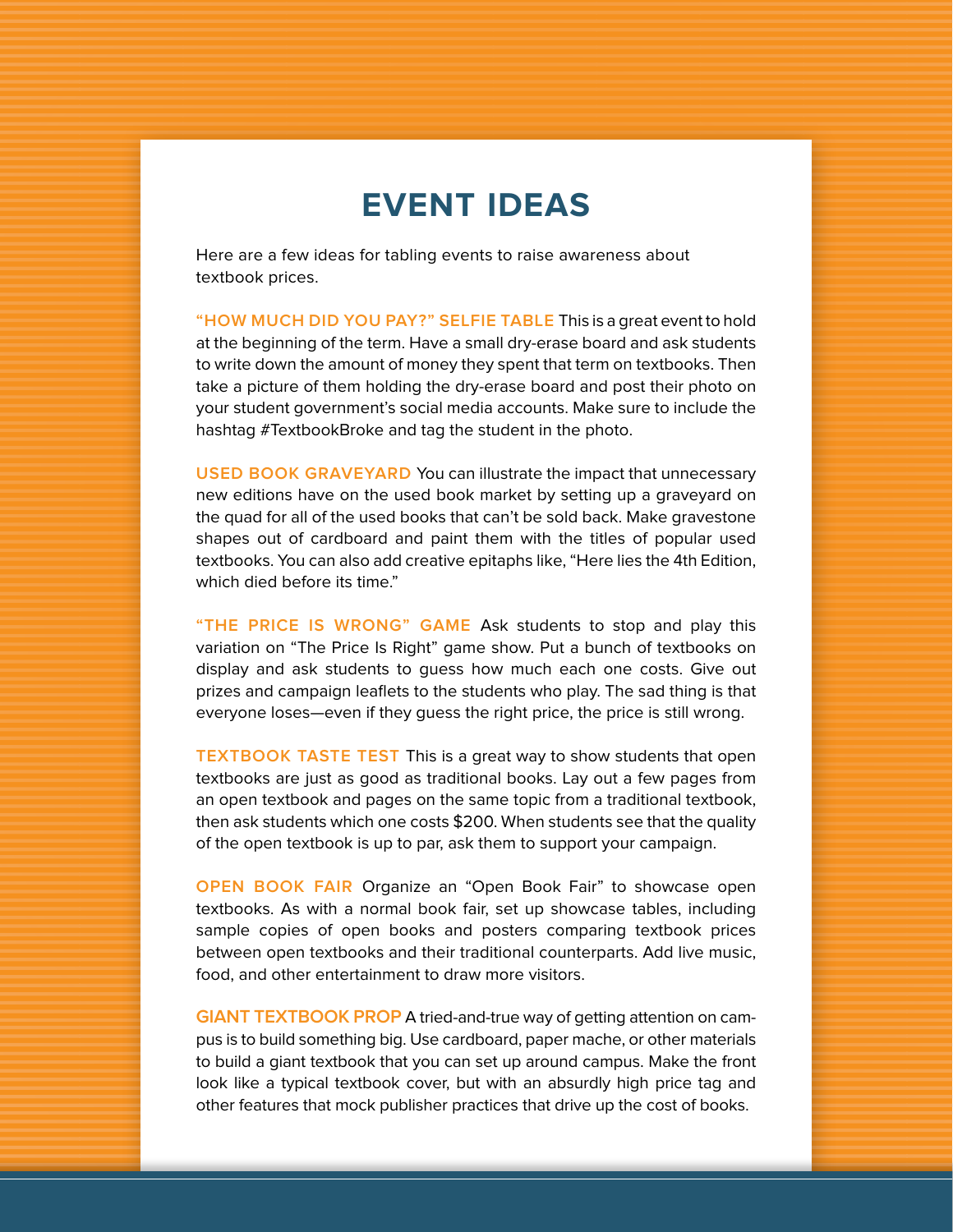# **Building Student Support for Open Textbooks**

Whenever you hold an event or talk to students about open textbooks, you should offer them a chance to show their support for the campaign by signing a Statement of Support for open textbooks.

You can design this Statement of Support as a petition or a small postcard-sized form for students to sign. Every time a student stops at one of your events, you should ask them to sign the statement.

The Statement of Support serves several purposes:

It gives students a tangible way to show their support for open textbooks, which helps them feel more invested in your campaign.

Collecting a large number of Statements is a powerful way to show faculty and administrators that students care about this issue.

By getting students to sign the Statement, you identify students who are supportive of your campaign and you capture their contact information. This allows you to email them campaign updates from time to time or even call them and ask them to attend big events or volunteer to help with the campaign.

#### **Sample statement of support**

|  | <b>MAKE TEXTBOOKS AFFORDABLE</b> |
|--|----------------------------------|
|  |                                  |

Textbooks are way too expensive. I support the use of Open Textbooks, which are expert-written textbooks that are offered for free under an open license. The university should encourage the use of open textbooks in our classes.

**Name:**

**Cell phone:**

**Email:**

**year: Fr. so. jr. sr. grad.**

I'm interested in volunteering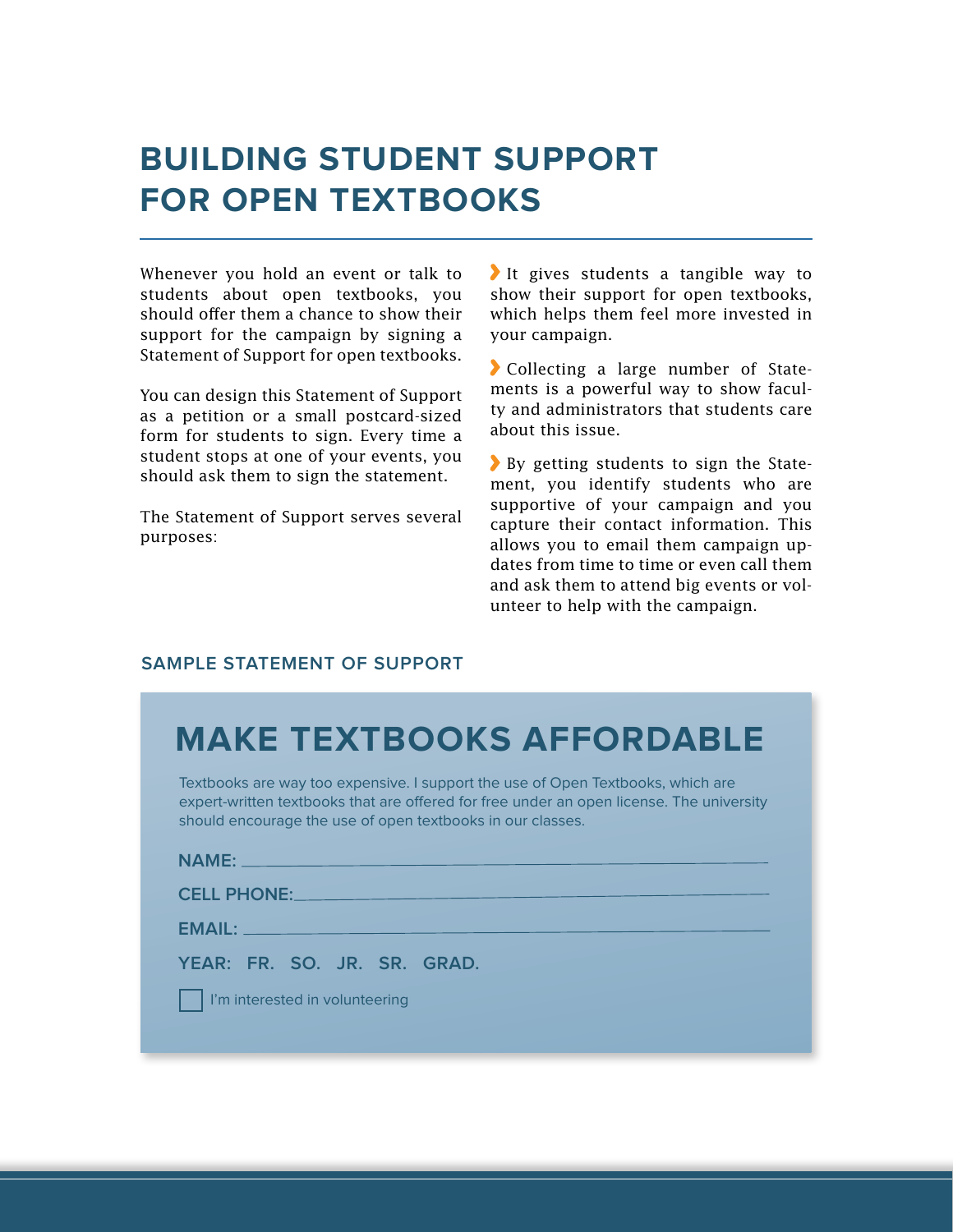### **Sample Tabling Script**

Hi, can you help make textbooks more affordable?

My name is \_\_\_\_\_\_\_\_\_\_\_ and I'm with \_\_\_\_\_\_\_\_\_\_\_\_. Nice to meet you!

Textbooks are way too expensive. We're letting the administration and faculty know that book prices are out of control. Can you help us out by showing them how much you spent on textbooks this semester?

[Hand over the dry-erase board.]

Great! Just write on here the amount you spent on books this semester, then we'll shoot a photo of you holding the board. We'll post the photo online and send it to the administration.

[Take the picture.]

Thanks! To make textbooks more affordable, we're urging the school to start using open textbooks. These are just like regular textbooks, except that the authors have decided to give the books away for free. Would you sign a petition in support of open textbooks?

[Hand over the clipboard with the Statement of Support.]

Thanks! Here's a leaflet with tips on how to save money on textbooks!

#### **Tips for tablers:**

- Smile, make eye contact, and wave—it makes a huge difference.
- Speak loudly, slowly and clearly.
- Hand over the dry-erase board and clipboard as quickly as possible.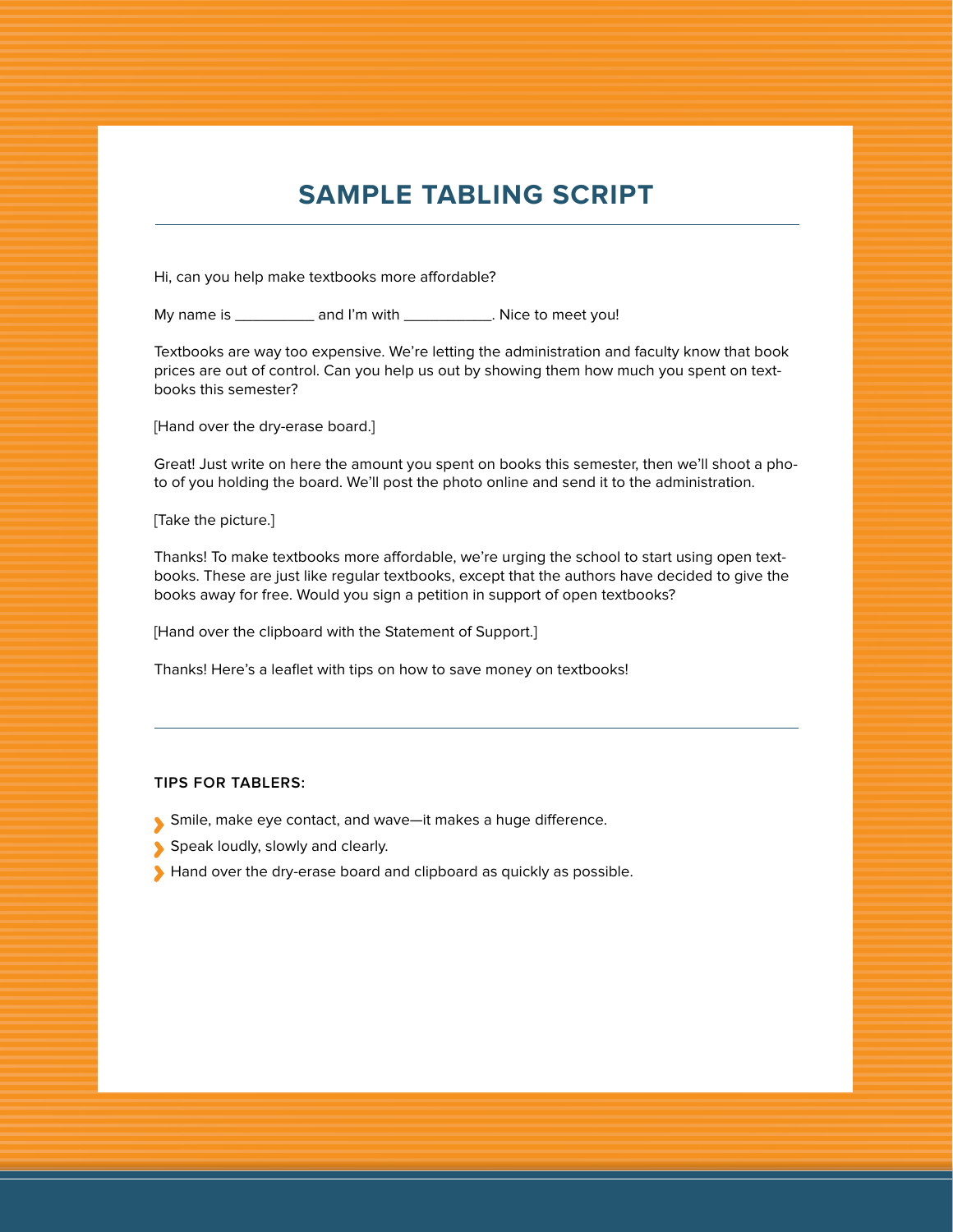### **Generating Media Coverage**

Getting the media to cover your campaign is a great way to increase awareness about textbook prices and raise the profile of this issue. It also serves to motivate your team and to showcase your student government and the campus.

There are two primary ways to get media coverage: meeting with individual reporters and editors to pitch them on covering your campaign, and inviting the media to come to campus to cover your events.

You should begin by identifying all of the media outlets in your community, including newspapers, television stations, radio stations, and blogs. Check the website for each outlet and get the names, phone numbers, and email addresses for their reporters and editors.

You should prioritize reaching out to the following people:

- The editor of your campus paper.
- The reporter who covers the campus for your local newspaper.
- The news editors for the network TV affiliates (ABC, CBS, NBC, and Fox) in your community.

#### **Meeting with the Media**

Once your campaign gets rolling, you should meet with local reporters and editors to encourage them to cover the issue. Reporters and editors will be more likely to cover your events throughout the campaign if they have met you and know who you are.

The best way to get started is to call up and schedule a face-to-face meeting. Even if a particular reporter isn't able to meet with you in person, you can use this phone call to introduce yourself and the textbooks campaign.

#### **Inviting Reporters to Your Events**

You should invite reporters to cover major events during your campaign, such as public forums or the release of local research reports.

- Start by writing a news advisory, an announcement that tells reporters about your event. Email the advisory to all of your media contacts a few days before your event.
- If Once you send out the advisory, start calling through your media list and personally inviting each person to attend. The one exception is the campus newspaper, where it's probably easier and more effective to stop by and talk to them in person. Make sure to come up with a compelling 1-2 sentence pitch in advance that explains what your event will be and why it will be newsworthy.
- Early in the morning on the day of your event, email out your advisory again to all of your media contacts, then make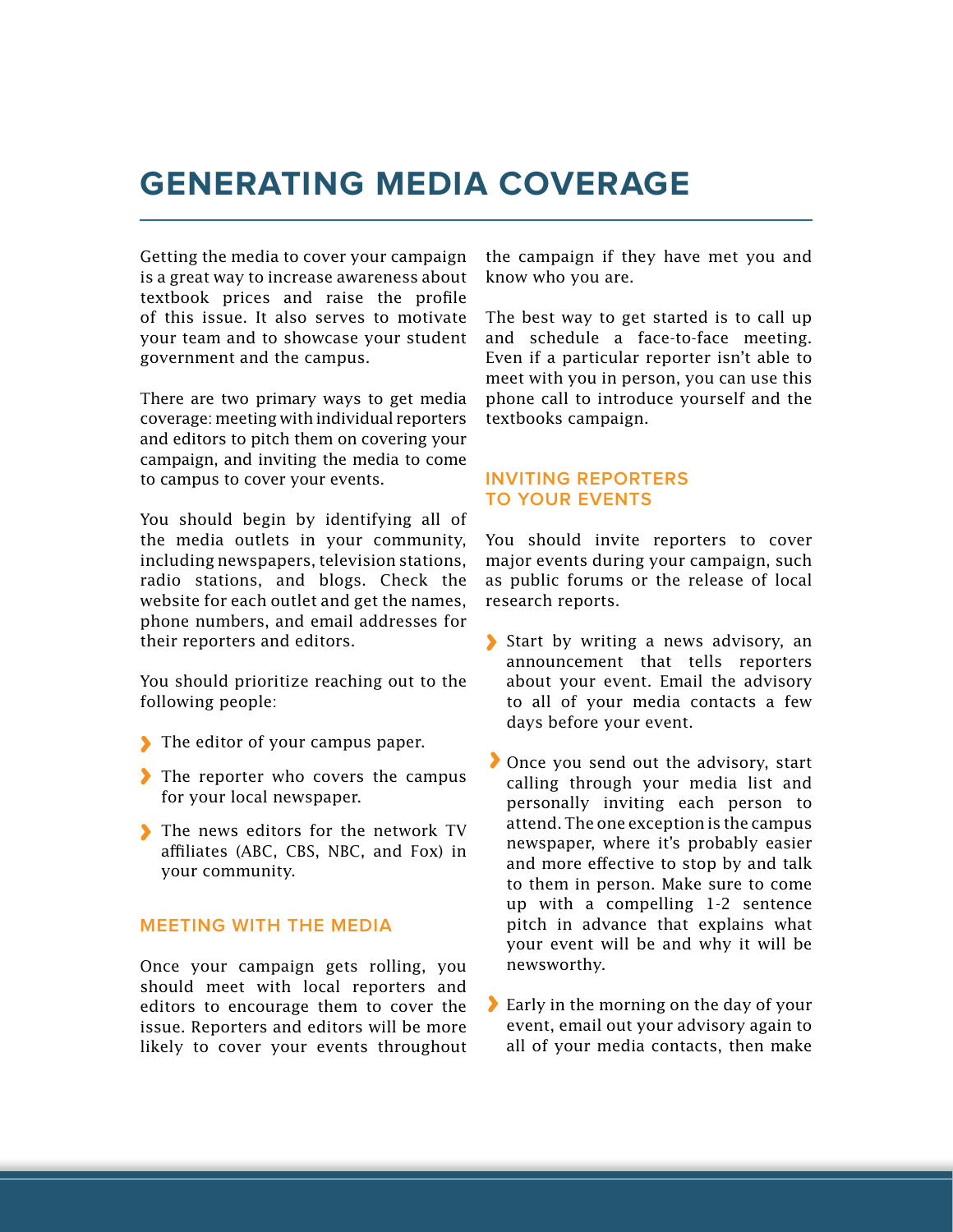a round of calls to remind them about your event and ask if they will be able to attend.

- Write a news release that describes the event as you would want reporters to describe it and print out a few copies.
- At the event, be on the lookout for reporters. As they arrive, get them to sign in with you so that you get their contact information. Give them a copy of the release and then take them to a place where they can view the event, interview the participants, and ask you questions about the campaign.
- As soon as the event is over, email the release to any media contacts who didn't attend the event.
- That afternoon, call through all of your media contacts again to answer questions about the event and ask if they will be doing a story.
- Have a few volunteers write and submit letters to the editor to your campus and local papers talking about the event.

To find samples and learn how to write news advisories and news releases, check out our Student Government Action Kit.

**K& Holding a forum builds your credibility as an organization and as a leader on this topic.**

#### **Holding a Public Forum**

There are a lot of different stakeholders in the debate around open textbooks. A campus forum is an effective way to get all of them in a room to discuss the issue. Forums allow everyone to express their opinions in a productive setting. In addition, holding a forum builds your credibility as an organization and as a leader on this topic.

You can choose from several formats for your forum—a presentation, a panel discussion, a roundtable discussion depending on what you think will be most effective.

You should involve as many different stakeholders as possible in the forum, including students, faculty, librarians, administrators, book store owners, and legislators.

A forum allows these stakeholders to directly communicate with each other. For example, librarians can address faculty concerns about quality, administrators can get feedback on policy proposals, and students can express the importance of addressing textbook prices.

Make sure to invite the media to cover the forum. Forums give reporters time to engage more deeply with speakers and ask questions in a more interactive setting than a press conference.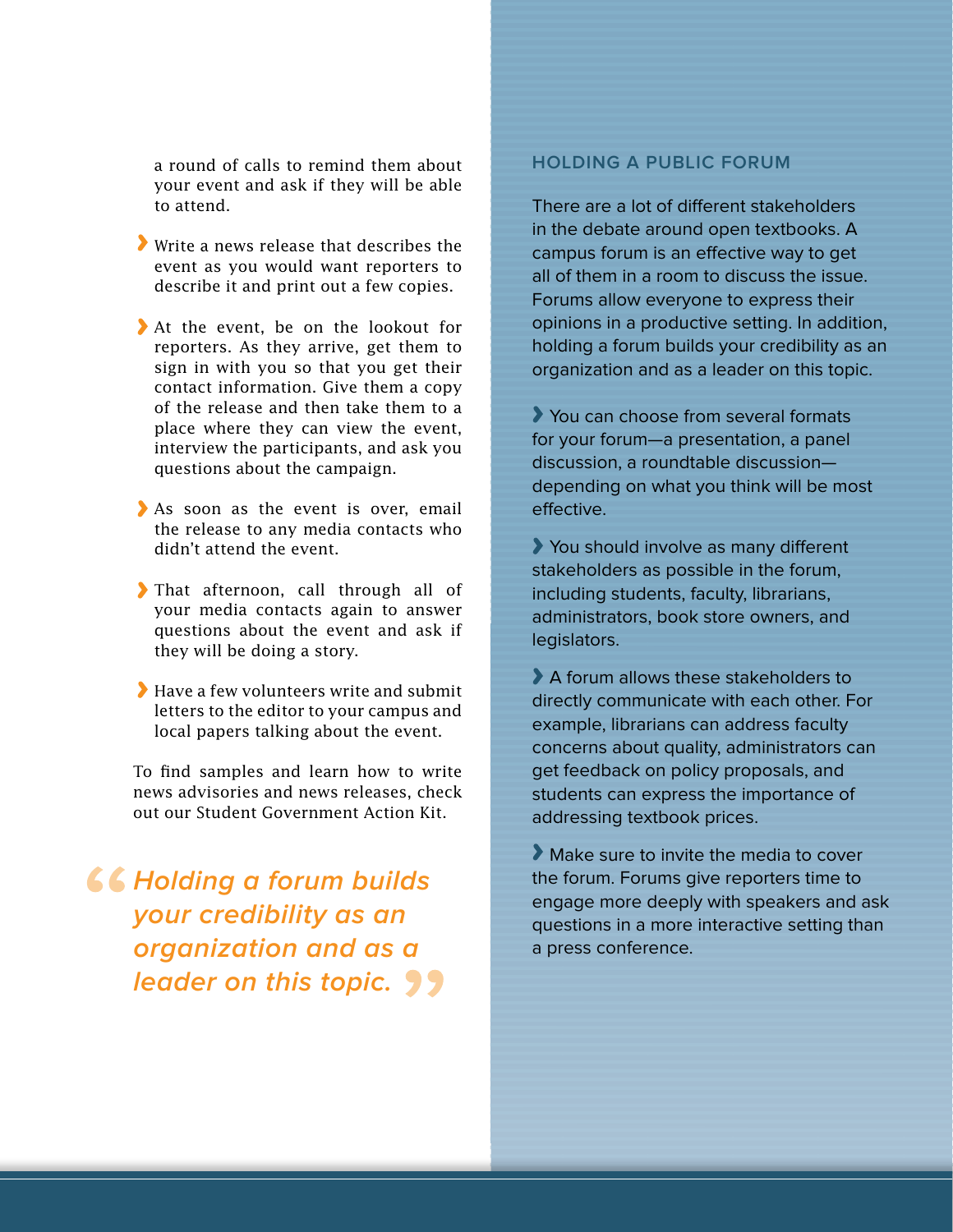### **Researching Textbook Prices**

Announcing the results of a local research project is another great way to get the media's attention.

National statistics about textbook prices—such as the fact that the average student budget for books and supplies is now more than \$1,200 each year—can help people to understand the scale of this problem. However, it's even more powerful if you can show how this issue affects students locally.

To do this, organize a simple research project to determine how textbook prices are impacting students on your campus. Here are some possible research projects:

- If Visit the bookstore and get a list of the 10 most expensive textbooks they sell, in order to show just how expensive books have become.
- For those same 10 books, ask the bookstore how much they pay students for used copies.
- Set up a table on campus and ask students to fill out a survey about their own textbook expenses, then tabulate the results. For this research to be taken seriously, you'll need to survey several hundred students, minimum. Some potential questions you could ask include:
	- How much did you spend on textbooks this term?
	- What is the most expensive

textbook you purchased? How much did it cost?

- Have you ever chosen not to buy an assigned textbook because of the price?
- Did you try to sell any used books this term? Which books? How much did you get for them?

Once you've completed all of your research, assemble it into a report and release it to the media. Also make sure to deliver copies to important people on campus, including administrators, librarians, and prominent faculty.

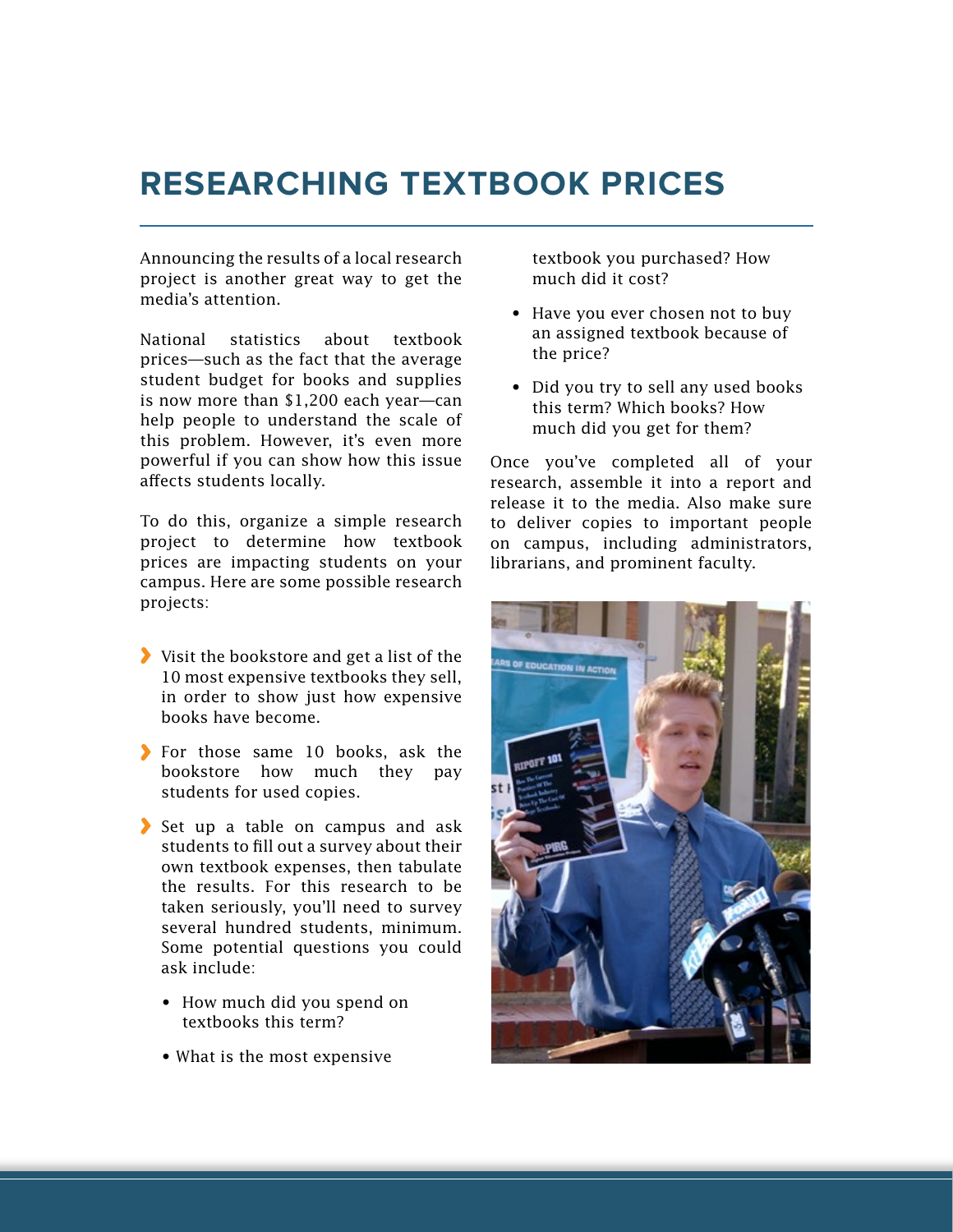# **Winning an Open Textbooks Policy for Your Campus**

Open textbooks are the ultimate solution to high textbook prices—they're free online, free to download, and affordable to purchase in print. In addition, students get to choose which format they prefer. Hundreds of open textbooks already exist, with dozens more in the process of being written.

However, these textbooks are not being used nearly as widely as they could. Most faculty members have never heard about open textbooks or don't know where to find one for their course. Meanwhile, the major textbook publishers spend enormous amounts of money and energy to market their books directly to professors.

Your goal should be to get your college or university to adopt a policy to support and encourage the use of open textbooks on your campus.

To achieve that, you will need to build support with several key audiences: students, faculty, and administrators.

#### **Passing a Student Government Resolution**

Once you feel that your awareness events have done a thorough job of educating the student body and building support for open textbooks, you should pass a student government resolution in order to show faculty, the administration, legislators, and the public that students on your campus have officially put their support behind the use of open textbooks.

To pass your resolution, you should meet with key student government officers in advance to line up their support.

- Identify the student government leaders who you need to meet with. Focus on those who are likely to have the most influence on this issue. These likely include the members of your student government's executive board and the chairs of any committees that deal with academic affairs.
- Put together a packet of information about open textbooks to give them. Make sure to include your local research on textbook prices, a description of how open textbooks work, examples of open textbooks and other schools that have passed open textbook policies, and a copy of your proposed resolution.
- Set up individual meetings with these student government leaders.
- Practice the meetings in advance, so that you're prepared to explain the issue clearly and answer questions that are likely to come up. Roleplay your presentation with another student.
- Hold the meetings! After each one, make sure to develop a follow-up plan with the student leader. If they agree to support the resolution, then ask for their advice on how to proceed and ask them how they can help. If they're not willing to commit, then make a specific plan to get them more information and to get their decision.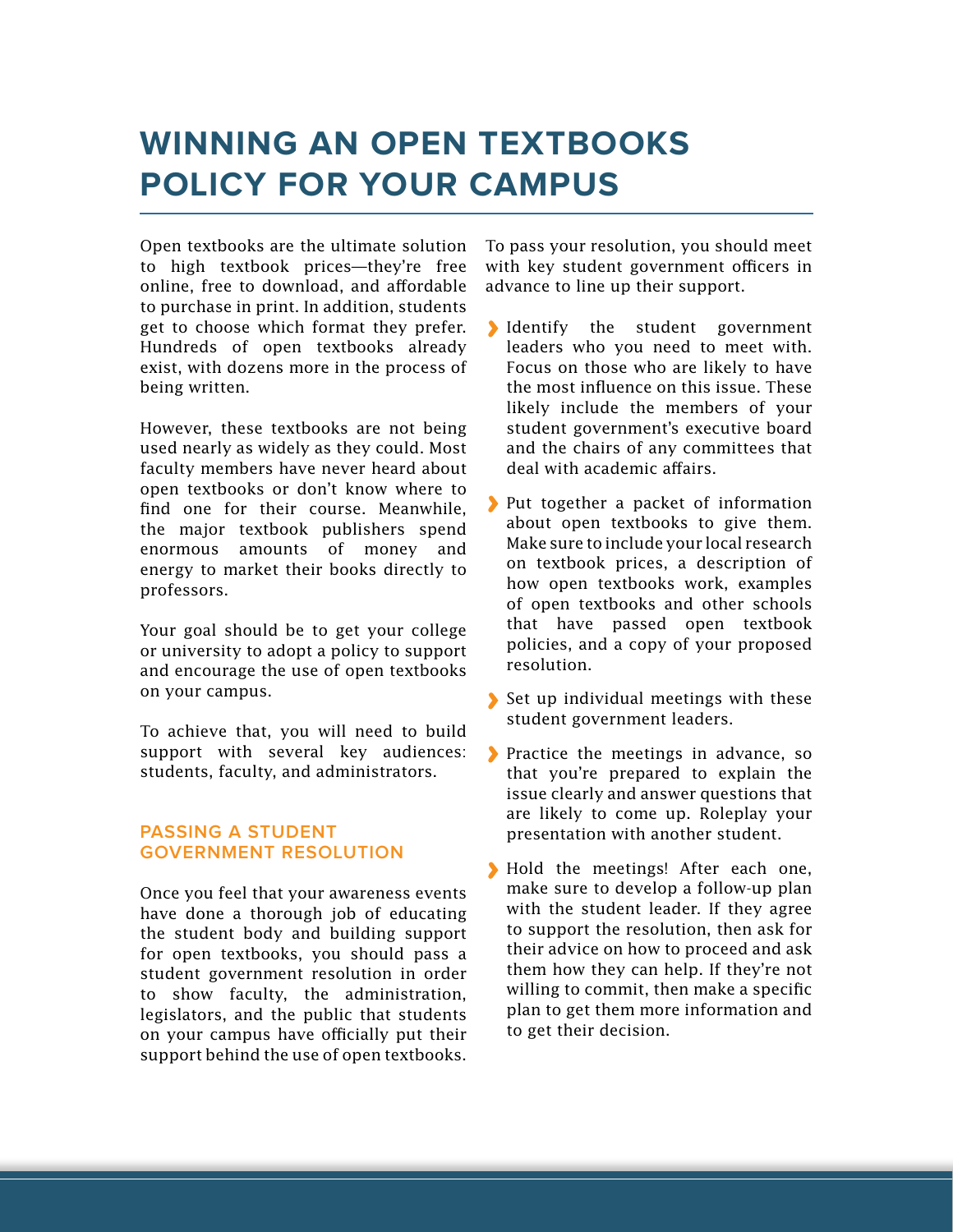Implement your follow-up plans with each member.

Once you've lined up support from key members of the student government, figure out the best way to move forward. For example, determine if you need co-sponsors for your resolution or if you should present before any committees before you go to the full student government. Once you know how to proceed, submit your resolution for a vote.

*See following page for a sample Student Government Resolution.*

#### **Building Faculty Support**

In most cases, professors are the final decision-makers in choosing which textbooks are used in their classes. As a result, open textbooks will only be used widely on your campus if they are embraced by the faculty.

You should meet individually with professors to introduce them to the campaign. By sitting down with them and talking through the open textbook options that are available, you can greatly increase the likelihood that they will consider adopting an open textbook in the future.

As you set up these meetings, you should prioritize the most influential faculty members:

- Department chairs
- • Faculty Senate leaders or committee chairs
- Professors who are known to already use open textbooks
- • Deans and provosts
- Librarians (their support is very important!)

You should also prioritize the faculty in the following departments, since these are departments that tend to have very expensive textbooks and where there are lots of open textbooks available:

- Mathematics
- Statistics
- Economics
- Chemistry
- Physics
- Biology
- Psychology
- • Sociology
- • Business
- • Communications
- Information Systems

As you hold these meetings, the best way to help professors switch to open textbooks is to encourage them to visit the Open Textbook Catalog, a resource run by the University of Minnesota. The catalog allows professors to search for textbooks in their subject and post reviews of textbooks that they've used. Open textbooks don't have the huge marketing budgets that their traditional counterparts have, so we need to do the hard work ourselves of promoting the catalog.

#### **To hold your faculty meetings:**

Make a list of the professors you need to meet with, based on the departments and positions listed above. Look up their emails, phone numbers, and office addresses.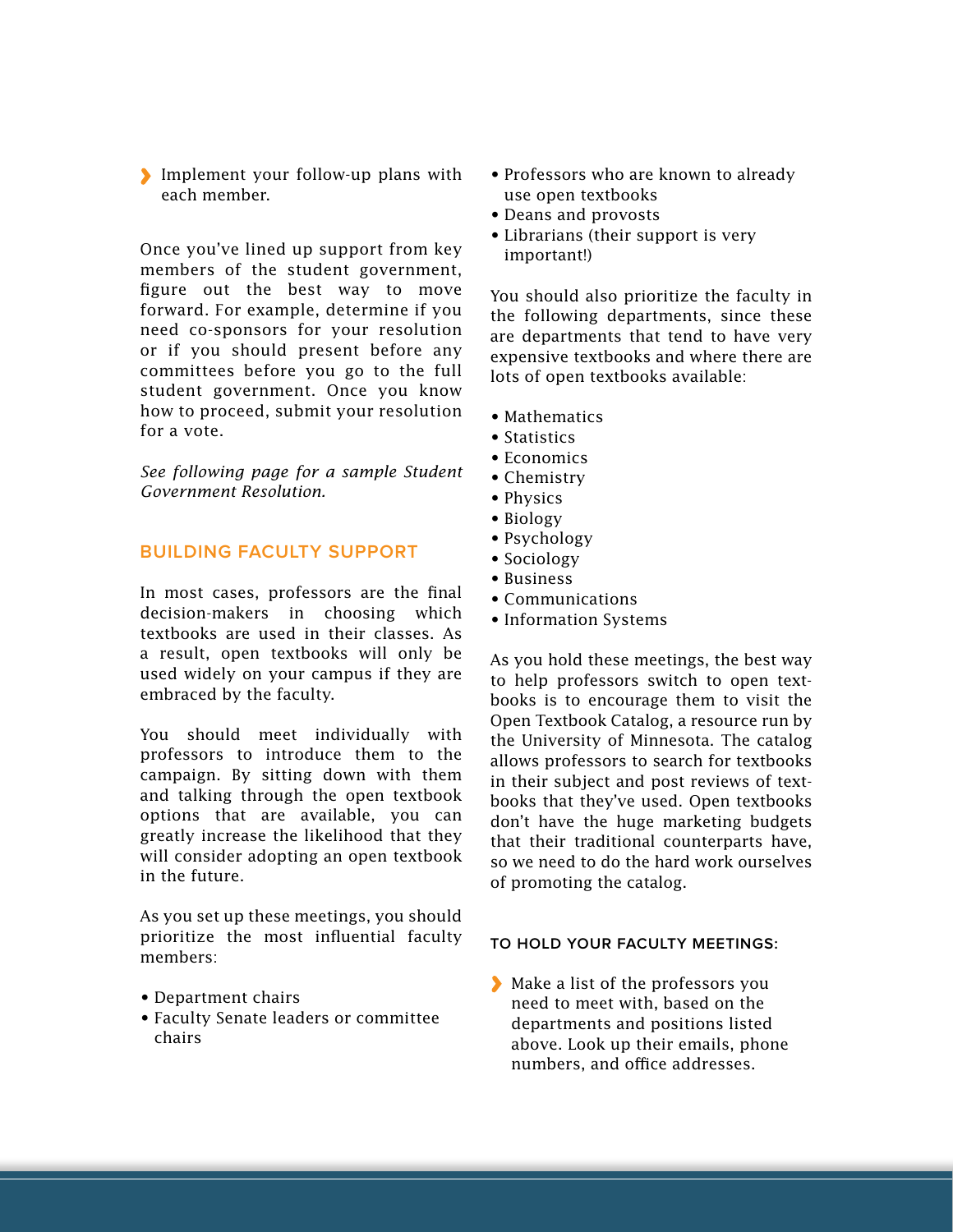### **Sample Student Government Resolution**

#### **A Resolution in Support of Open Textbooks**

WHEREAS, research conducted by the College Board has found that the average student should budget more than \$1200 per year for books and supplies; and

WHEREAS, the price of textbooks rose at three times the rate of inflation between 2002 and 2012 according to the U.S. Government Accountability Office; and

WHEREAS, the cost of college textbooks is often a major affordability issue for students, who take on additional loan debt to pay for textbooks, or undercut their own learning by forgoing the purchase of textbooks; and

WHEREAS, textbook publishers have not responded adequately to the concerns of students, faculty, and other stakeholders; and

WHEREAS, an 'open textbook' is defined as: a textbook written by education professionals and released online under an open license permitting everyone to freely use, print, share and adapt the material; and

WHEREAS, open textbooks offer an affordable, comparable and flexible alternative to expensive, commercial textbooks; and

WHEREAS, it is the prerogative of faculty to select the course materials that are most appropriate for a class; and

WHEREAS, it is appropriate to seek and consider low- and no-cost options, including open textbooks, as long as there is no reduction in educational quality; and

WHEREAS, faculty and students both share a concern about textbook affordability and its impact on student success;

THEREFORE, BE IT RESOLVED, that [Student Government] supports the use of open textbooks; and

BE IT FURTHER RESOLVED, that [Student Government] encourages faculty to consider open textbooks and other low-cost course materials when selecting textbooks; and

BE IT FURTHER RESOLVED, that [Student Government] encourages [University] to offer support to faculty to consider and adopt open textbooks, when academically appropriate; and

BE IT FINALLY RESOLVED, that [Student Government] calls on the [State] legislature and [State] representatives in Congress to support open textbooks as a solution to high textbook costs.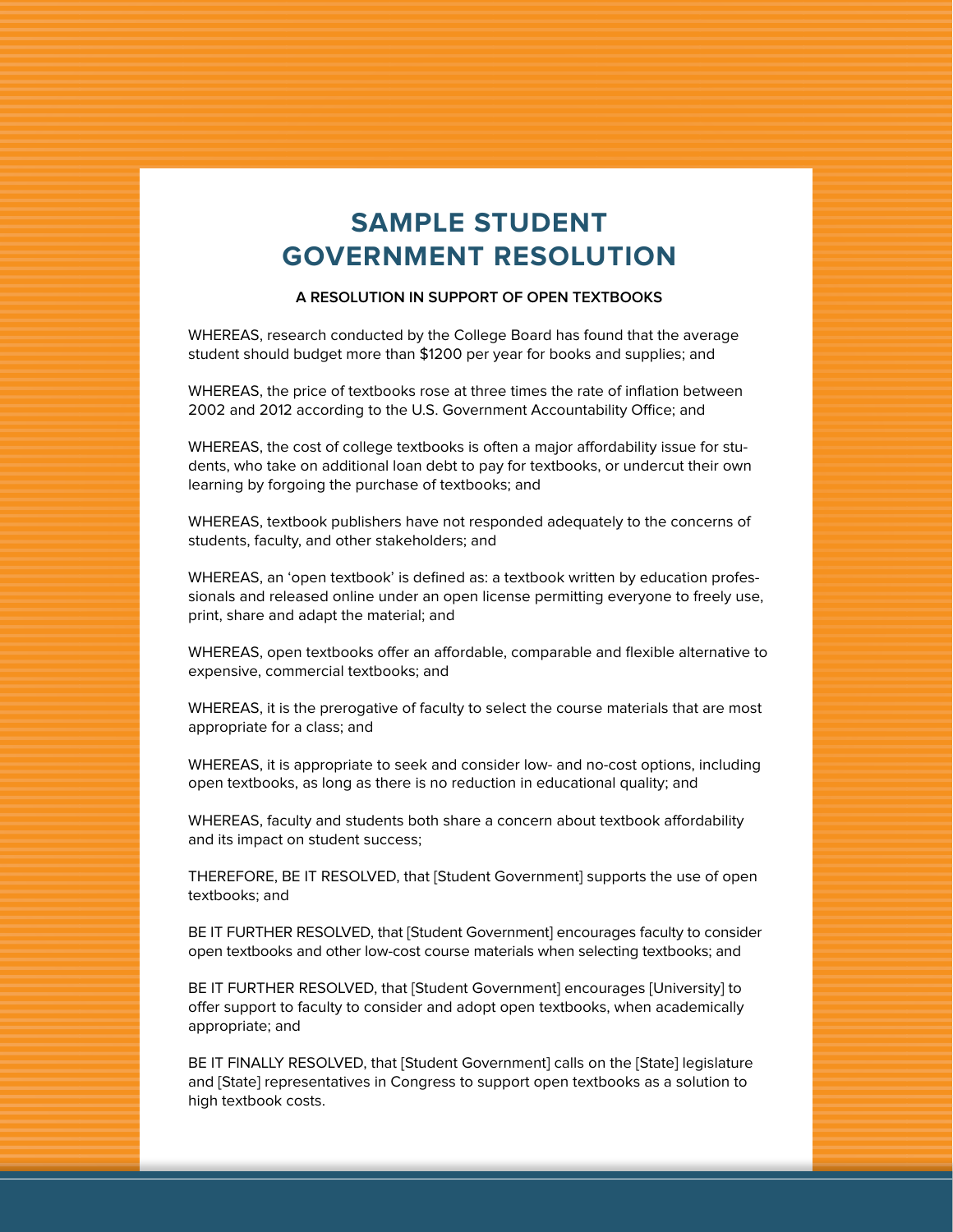- Send an email to each professor asking them if you can schedule a 10-15 minute meeting to discuss the textbooks campaign.
- If they don't respond to your email message, follow up by phone.
- If that doesn't work, then drop by their office hours.
- Before you do your first meetings, prepare by practicing your presentation until you're comfortable with it.
- Hold your meetings. Make sure to take good notes.
- Ask each professor to support your campaign by signing your Faculty Endorsement Form and to consider switching their next class to an open textbook.
- With professors who are supportive, ask them to email information about the Open Textbook Catalog to their colleagues.

#### **Working with Faculty Supporters**

Once you identify supportive faculty members, you should take advantage of these newfound allies. You should keep in touch with these professors on a regular basis to give them more information about open textbooks, update them on your campaign, and find new ways for them to support your efforts.

Send your faculty supporters a packet of information on open textbooks—the more information, the better. This will help them learn about open textbooks,

and also be helpful when they talk to their colleagues about the issue.

- Send out email updates to your list of faculty supporters once or twice a month, to keep them invested in the issue.
- **Look** for new ways for them to get more involved in the campaign. They can be powerful allies in bringing the campaign to their fellow professors and to the administration.

#### **Going to the Faculty Senate**

If your college or university has a Faculty Senate or comparable body that represents the faculty, then the final step in this piece of the campaign should be to get their official support for open textbooks.

Once you've built a solid coalition of department heads and other key professors in support of your campaign, you should approach the leaders of the Faculty Senate. Make a presentation to them about open textbooks, and make sure to show them the high level of support you've generated from faculty members. Then ask them about the process for getting the Faculty Senate to vote to support an open textbooks program.

You should approach this process in much the same way as your effort to pass a student government resolution. Every Faculty Senate is different, so make sure to ask lots of questions until you understand the process for winning the faculty's support.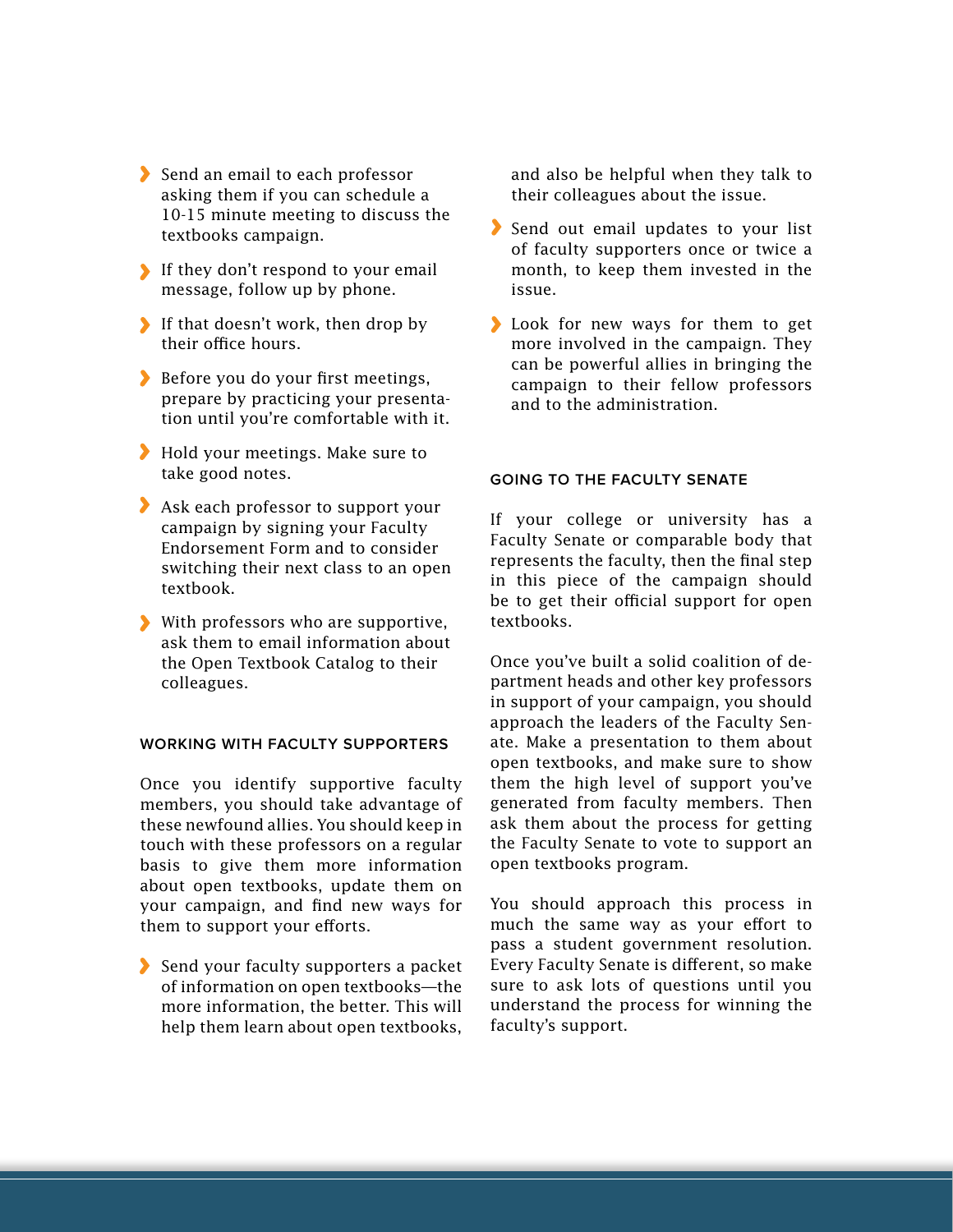### **Sample Talking Points for a Presentation to a Faculty Member**

Intro: Hi, Professor. I'm [Name] from [Student Government]. Thank you for letting me come talk to you about our campaign to make textbooks affordable.

THE PROBLEM Textbook costs are a big issue for students here on campus.

- Textbooks are expensive—\$1200 per student per year for books and supplies, and prices have been rising at three times the rate of inflation.
- **Publishers undermine the used book market with new editions and costly bundles.**
- Students are even opting not to buy the books—65 percent of students surveyed reported not buying or renting a required book because of the price.
- Cite any local research you've collected on textbook prices.
- If relevant, tell a brief personal story about how textbook costs have affected you.
- Ask: Is this a problem that's come to your attention before?

**THE SOLUTION** The good news is that our campaign to reduce the cost of textbooks is making progress.

- Students have found creative ways to save money by buying used books, renting books, and sharing books with their peers.
- There's a recent federal law requiring publishers to disclose textbook prices and revision info to professors, which ensures that you have easy access to that information when choosing books for your classes.
- More affordable alternatives are coming onto the market that can save students a lot of money.

**OPEN TEXTBOOKS** The most important alternatives I want to talk to you about are open-source textbooks. Open textbooks are books that are published under an open license that allows them to be used and shared for free.

- **Open textbooks are comparable to traditional textbooks: they are written and reviewed by** experts and cover the standard material for a course.
- Open textbooks have benefits that make them preferable to traditional textbooks: they are free to read online or download; students can print pages for free; hard copies are available for just \$10-40; and instructors can adapt the text by adding their own content or problem sets or removing unwanted material.
- More than 160 open textbooks are available, and they are used by more than 3,000 faculty. Dozens of additional open books are currently in production.
- The average savings even when buying hard copies is 80% compared to traditional textbooks, which can save thousands of dollars for students in your classes.
- Ask: Have you come across open textbooks before?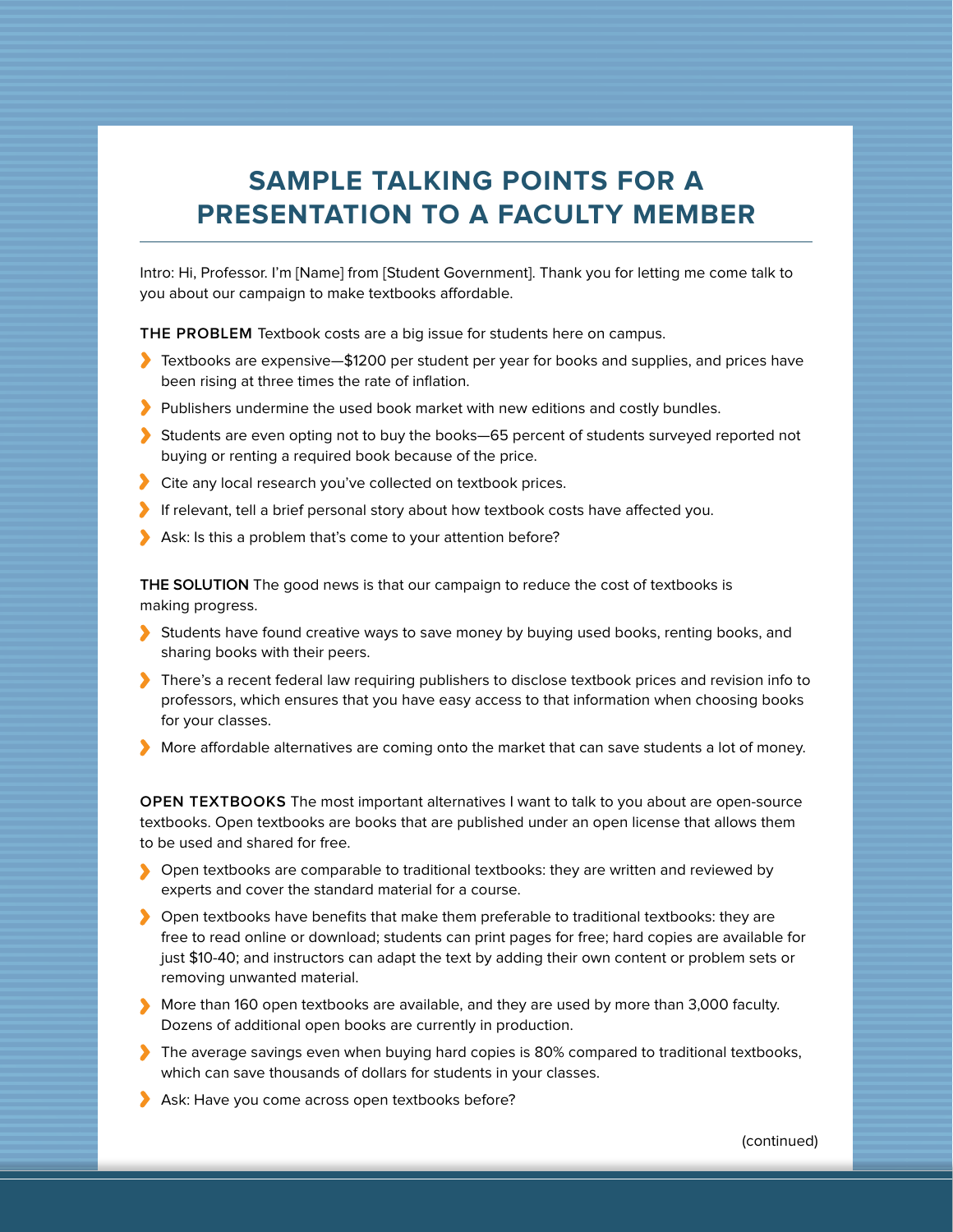#### **faculty meeting Talking points (continued)**

TAKE ACTION Open textbooks are a great solution, but the challenge is that not enough professors know about them or are using them. I wanted to discuss a couple ways you might be able to help.

- The University of Minnesota hosts an online catalog of open textbooks that have been reviewed by faculty to ensure the high quality of the books. It's a great resource for faculty who want to search for books in their subject area.
- Ask: Would you be willing to check out the catalog and consider using open textbooks in your classes?
- Ask: Would you be willing to send information about this open textbooks catalog to your colleagues?
- Ask: Do you have any questions about open textbooks that I can answer?
- Ask: Would you please fill out this endorsement form for our campaign to expand the use of open textbooks?

**Closing** Thank you for agreeing to [Action]. I will email you in a couple weeks to follow up and see how it went.

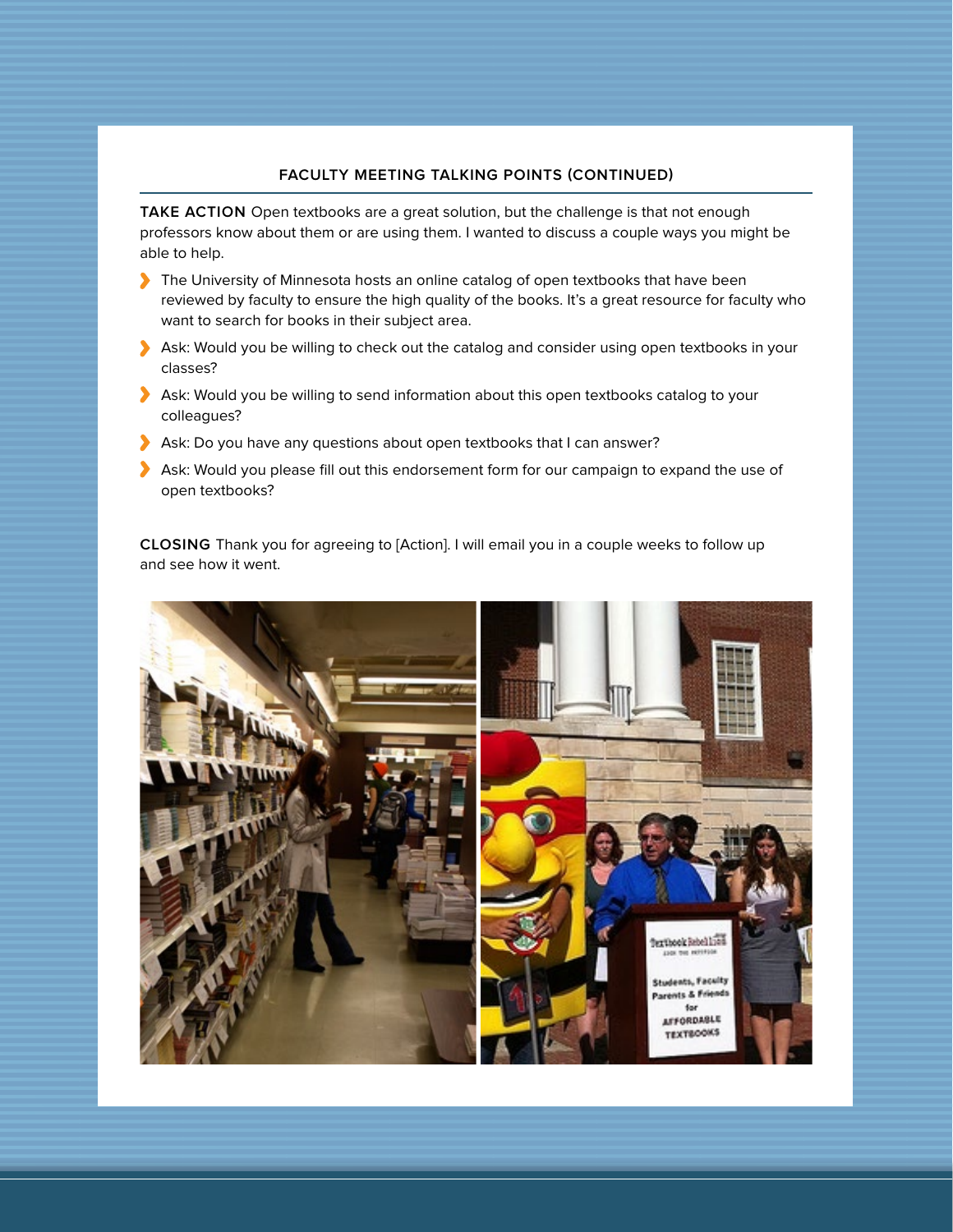#### **Sample faculty Endorsement form**

# **Make Textbooks Affordable**

The average student budget for textbooks and other supplies is more than \$1,200 a year, making this the biggest out-of-pocket educational expense for most students. For many, the high cost of textbooks represents a serious barrier to college affordability.

The most effective solution to high costs is the use of open textbooks—facultywritten, high quality textbooks that are offered under an open license that allows free digital access and low-cost printing.

Open textbooks are available in many subjects and faculty can even customize them for their courses.

As a faculty member who shares students' concerns about high textbook prices, I am willing to:

 $\Box$  Receive and read more information about open textbooks.

 $\Box$  Show my support for an Open Textbook Program that helps introduce open textbooks on campus.

 $\Box$  Meet with an Open Textbook Ambassador to learn more about the open textbook options available for my courses.

 $\Box$  Consider adopting an open textbook in one of my classes.

| <b>NAME:</b>       |  |
|--------------------|--|
| TITLE:             |  |
| <b>DEPARTMENT:</b> |  |
| <b>EMAIL:</b>      |  |
| <b>PHONE:</b>      |  |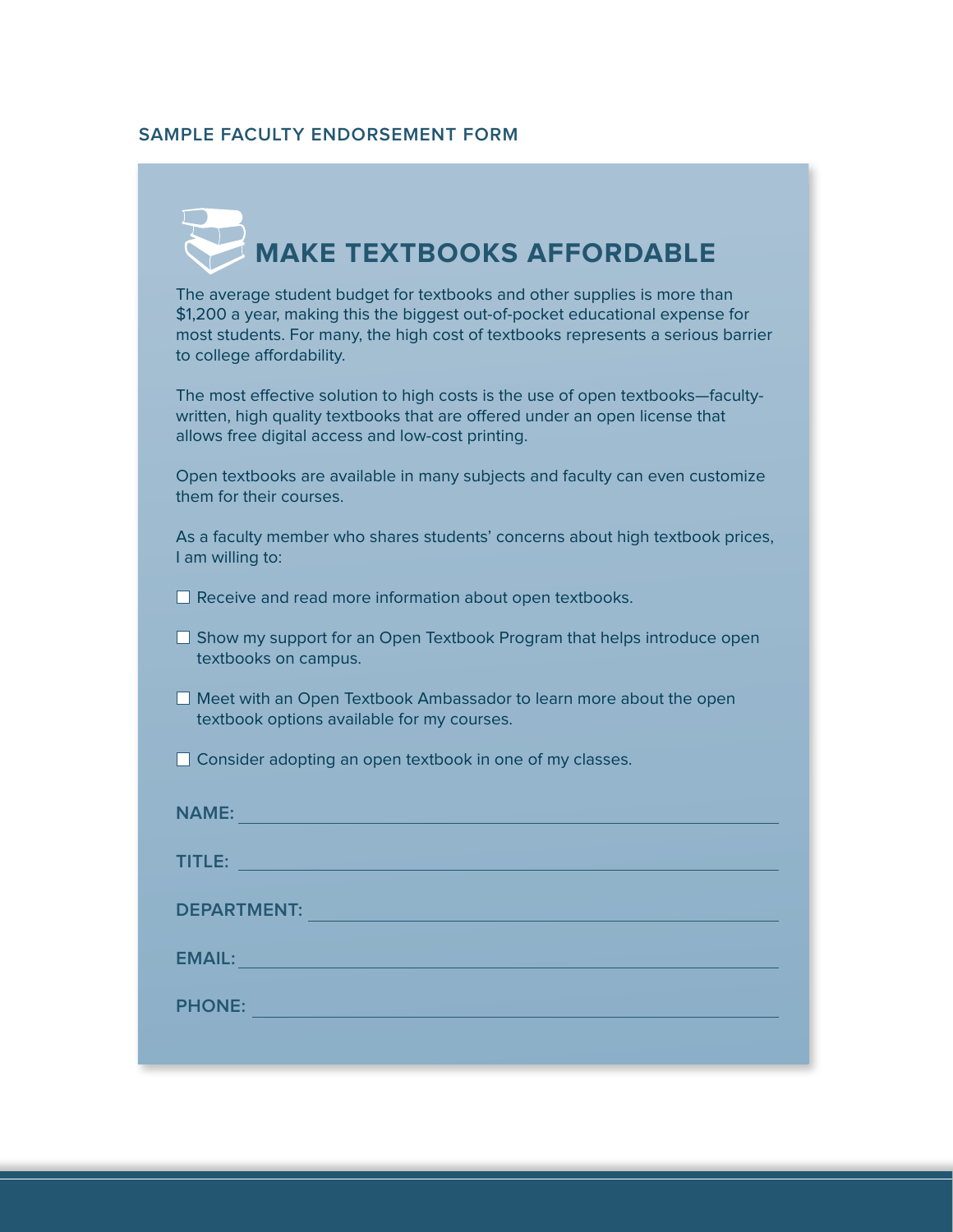#### **FAQs from Faculty about Open Textbooks**

**Q:** *I already look for ways to reduce costs for students, so why would I need open textbooks?*

**A:** It's great to hear that you care about textbook affordability! We support reducing textbook costs any way you can, and we appreciate your efforts. Still, we think it's important to consider using open textbooks too, because our research shows that it's the most effective cost-saving option. Open textbooks reduce cost by 80% on average, and they're the only option that lets students have free online access without an expiration date.

#### **Q:** *How can I be sure an open textbook is high quality? Are these books peer reviewed?*

**A:** Many open textbooks are of comparable quality to traditional textbooks and have been peer reviewed, and there are online resources that can help you search for the best books. However, as with any book, you will be the best judge of whether a book is right for your class or not.

#### **Q:** *Who writes open textbooks? How do they get paid?*

**A:** Open textbooks are created in many different ways. There are several open textbook publishing companies who follow the typical process of authoring, editing and reviewing books and provide compensation to authors. In other cases, authors or teams of authors are funded by grants from foundations or the government or supported by their institution. In short, open textbooks still cost money to create, but they're produced and distributed in a way that is more efficient and allows both students and authors to benefit.

#### **Q:** *Are open textbooks the same as e-books?*

**A:** No. Open textbooks are similar to e-books in some ways, because they're both digital formats and usable on laptops, tablets and smartphones. However, traditional e-books have drawbacks, because a user's access expires, usually after six months, and because they place limits on printing. By contrast, open textbooks are free online and never expire, students can print any pages they want, and cheap hard copies are available for those who want them.

#### **Q:** *Is it legal to share and adapt open textbooks?*

**A:** Yes. By definition, open textbooks are released under an open license that lets anyone copy, distribute, and print the text without needing special permission. Most open licenses also allow professors to legally adapt or edit the text. However, the author still owns the copyright and should be attributed for the work, and may restrict some types of use, like whether you can sell copies.

#### **Q:** *Where can I find an open textbook for my course?*

**A:** Visit the University of Minnesota's open textbook library at [http://open.umn.edu.](http://open.umn.edu) You will find a searchable catalog of books by subject along with faculty reviews.

#### **Q:** *Can I get the book I'm currently using as an open textbook?*

A: If the book you are currently using is published by a major publisher, then the answer is probably no. To become an open textbook, the publishers would need to release it under an open license, which would mean they couldn't charge such high prices.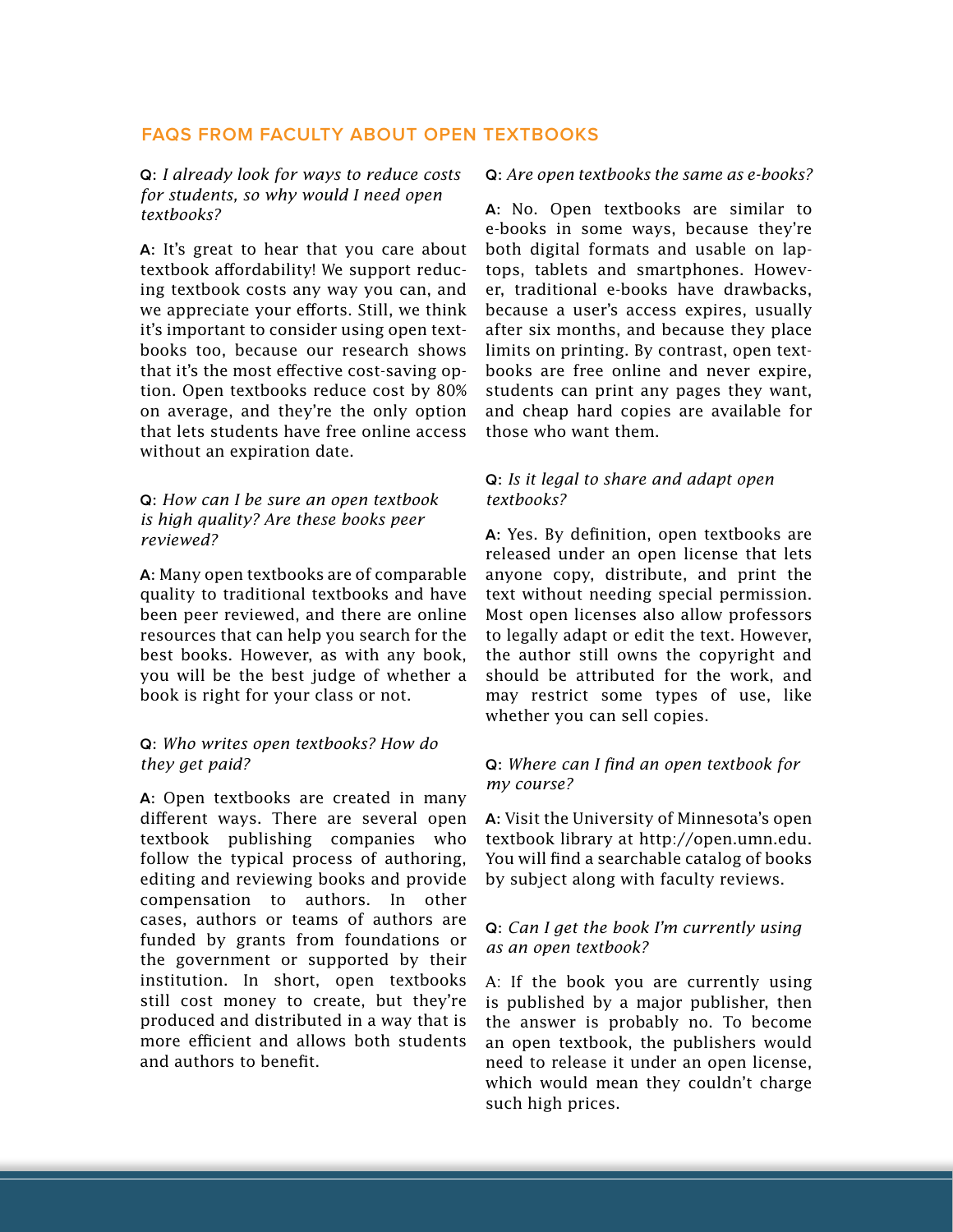#### **Getting Administrative Support**

books with students and faculty, you're ready to go to the campus administration and ask them to create an open textbooks program.

By adopting an open textbooks program, your campus can save students money while also joining the leading edge of an open educational movement.

To win the support of administrators, you will need to:

- Educate them about open textbooks and why they're important.
- Overcome any misconceptions they might have about open textbooks.
- Demonstrate support from the student body and the faculty.
- Provide specific ideas for how the campus could support the use of open textbooks.

You could start by going straight to the top and meeting with your school's president or chancellor. However, you're more likely to get their support if you first win over other key administrators.



- Once you've built support for open text-Make a list of the key administrators who oversee offices that are related to open textbooks, such as Library Services, Online Learning, and Academic Affairs.
	- Set up individual meetings with each of these administrators and present the case for open textbooks, much as you did with faculty members.
	- Listen as much as you talk. These are smart people who probably care about this issue, too. Make sure you ask about what they think and listen carefully to their feedback. By finding ways to address their concerns, you'll make your proposal stronger for the next meeting.
	- Always go into the meeting with a plan for your "ask" – what you are going to ask the person to do. You should ask everyone to support the creation of an open textbooks program, but also be ready with some smaller steps they could take right away. Come up with ideas in advance based on what resources the person has, what their interests are, and what would be most helpful to the campaign.
	- Have a follow-up plan. If the person you're meeting with says "yes" to something, make sure to make a specific plan for how and when to follow up about it.

Here are some potential asks for administrators:

- Can they sponsor a seminar to educate faculty about open textbooks?
- Could they email their colleagues about the Open Textbook Catalog?
- Would their office help fund or facilitate the adoption of open textbooks?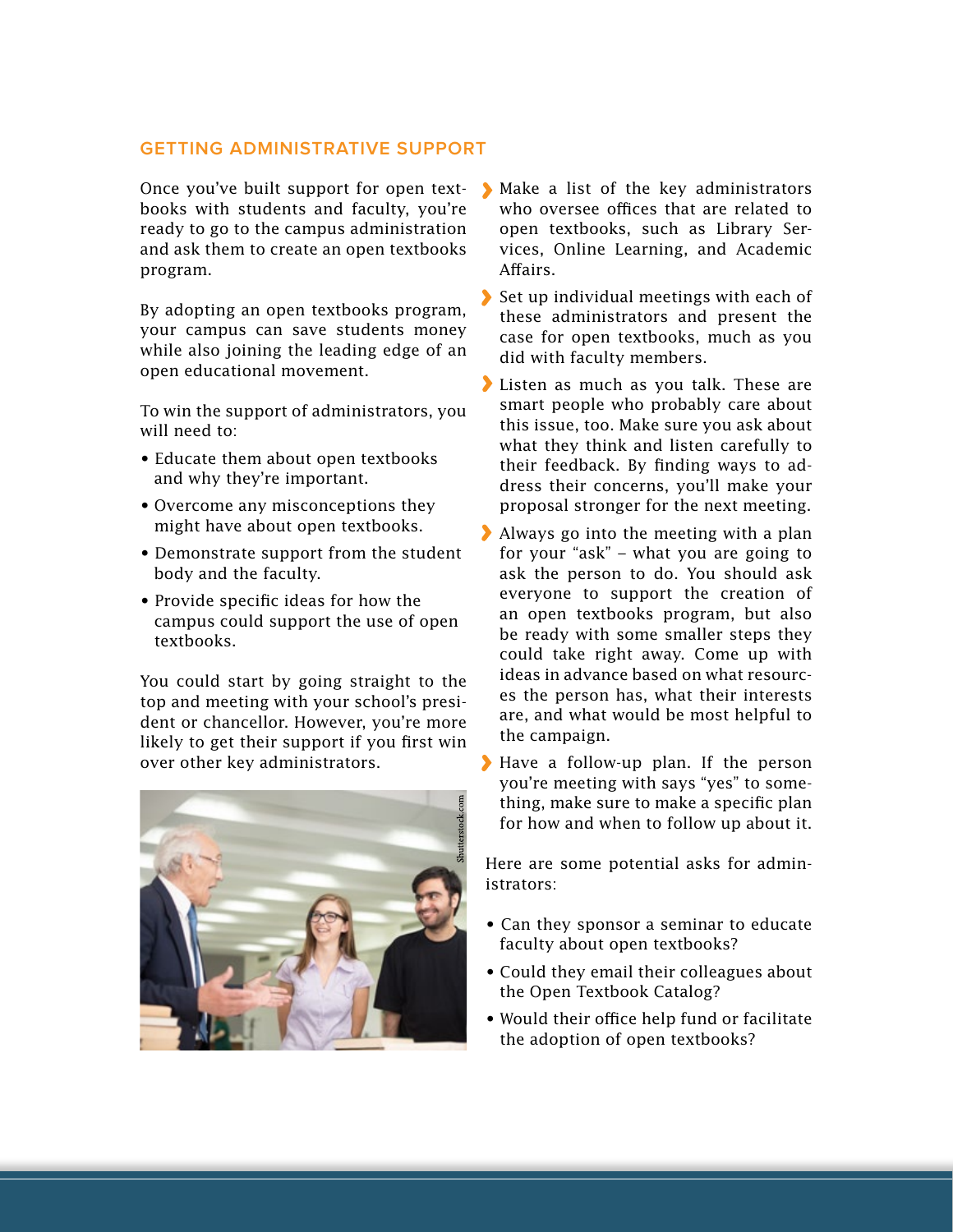• Would they join us when we meet with other administrators?

Start with lower-level administrators and work your way up through the ranks. Bigger schools will tend to have more levels of administrators, making this process longer. Keep working your way up until you meet with an administrator who has the power to approve your proposal, usually the president or chancellor.

#### **Potential Open Textbook Programs**

There are lots of ways that your school can promote the use of open textbooks. Here are a few options to consider including in your proposal.

#### **OPEN TEXTBOOK WORKSHOPS**

The major obstacle to adopting open textbooks is the lack of widespread awareness among faculty about their availability. To address this, your college or university would agree to host introductory seminars or workshops for the faculty and invite an open textbook expert to campus. The campus would also ideally agree to form a working group to further discuss the potential use of open textbooks on campus.

#### **OPEN TEXTBOOK GRANTS**

It takes time and resources for a professor to switch their class to an open textbook. Your college or university would establish a competitive grant program to help faculty members convert classes to using open textbooks. Ideally, this program should also incorporate workshops to educate and engage faculty members.



**The Board of Regents at the University of Maryland System created the Maryland Open-Source Textbook (MOST) Initiative, which includes three components: a workshop for interested faculty and staff, taught by textbook experts from the University of Minnesota Open Textbook Library; a program to gather and analyze data about textbook use and gauge faculty willingness to switch to open textbooks; and a statewide workgroup to evaluate potential policies around open textbooks.** 

#### **Case study: Grants**

**In 2011, the University of Massachusetts Amherst launched the Open Education Initiative (OEI), a competitive grant program to help faculty make the switch to open textbooks in their classrooms. Leading up to the first wave of grants, the university held a series of workshops for faculty and offered individual consulting sessions with library staff. After disbursing 40 grants of approximately \$1,000 each over the course of four years, the OEI projected student savings at almost \$1.5 million. Many experts see the UMass Initiative as the premier example of a successful open textbook program.**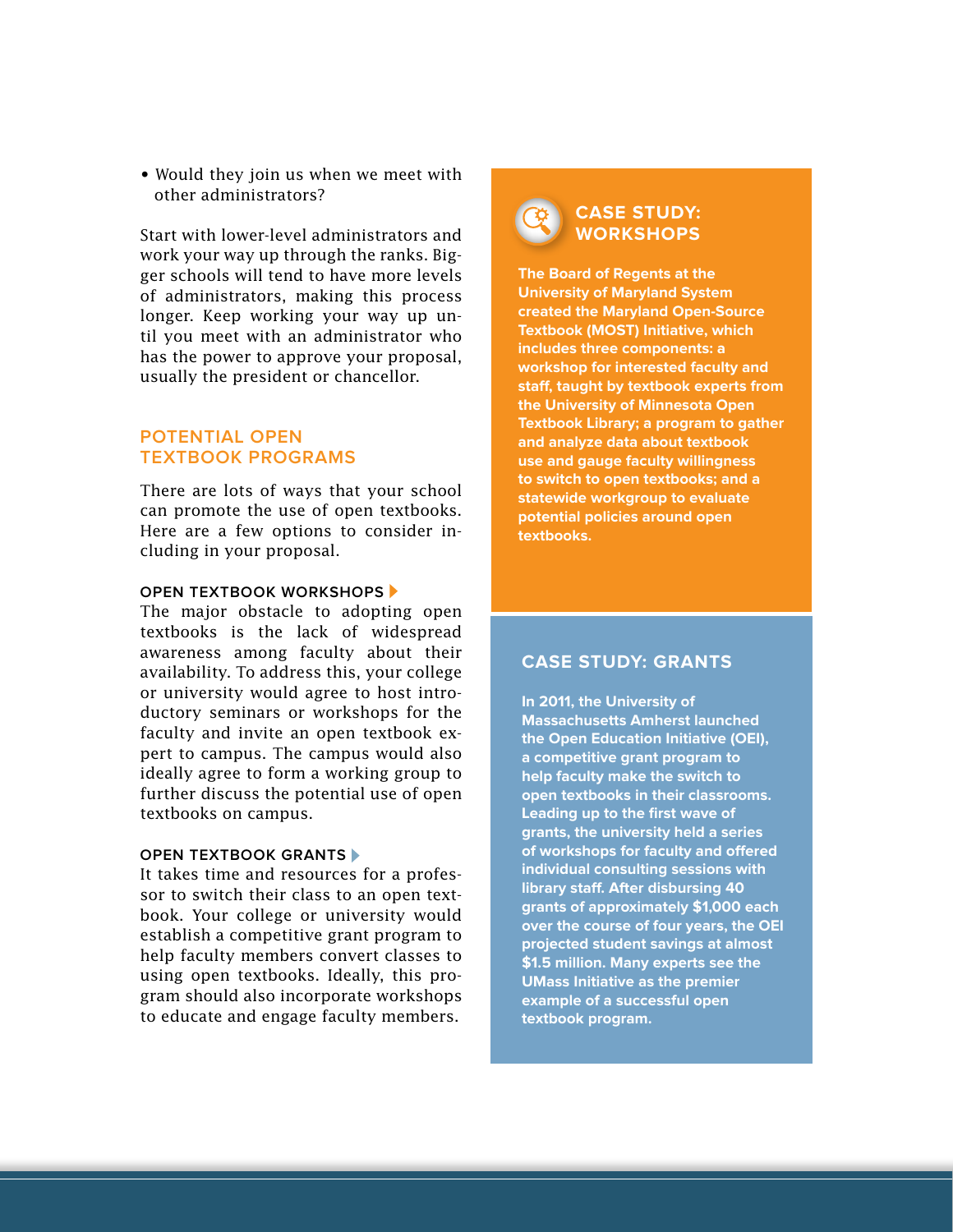#### **Open Textbook Staff Person**

In this program, the college or university would commit to assigning a staff person to work directly with faculty and provide the necessary education and training to help them convert to using open textbooks. This person could be housed in the library, the information technology office, or the online learning program.

#### **Textbook-Free Degrees**

Colleges and universities that want to take a major step forward on this issue would transition an entire degree program to only using open educational resources. This involves curating content from existing open textbooks and other open resources and developing that content into the full set of instructional materials needed for all of the courses in that department or degree track. To do so, schools typically contract with an outside organization to manage this process.



#### **Case study: Staff person**

**At Tacoma Community College in Washington State, the college hired a full-time staff person to work directly with faculty to help them implement the use of open textbooks. The cost of the position is split between the student government (from their Student Technology Fee) and the college's E-Learning department. Within the first two years, the program saved students more than \$635,000.**

#### **Case study: Textbook-free degree**

**In fall 2013, Tidewater Community College in Virginia partnered with Lumen Learning, an education nonprofit, to develop a fully textbookfree degree for their business administration program. They used existing open textbooks to create new course materials and replace traditional textbooks. After the first year of implementation, 98% of students said the classes were of equal or better quality than traditional courses, with 58% saying they were better.**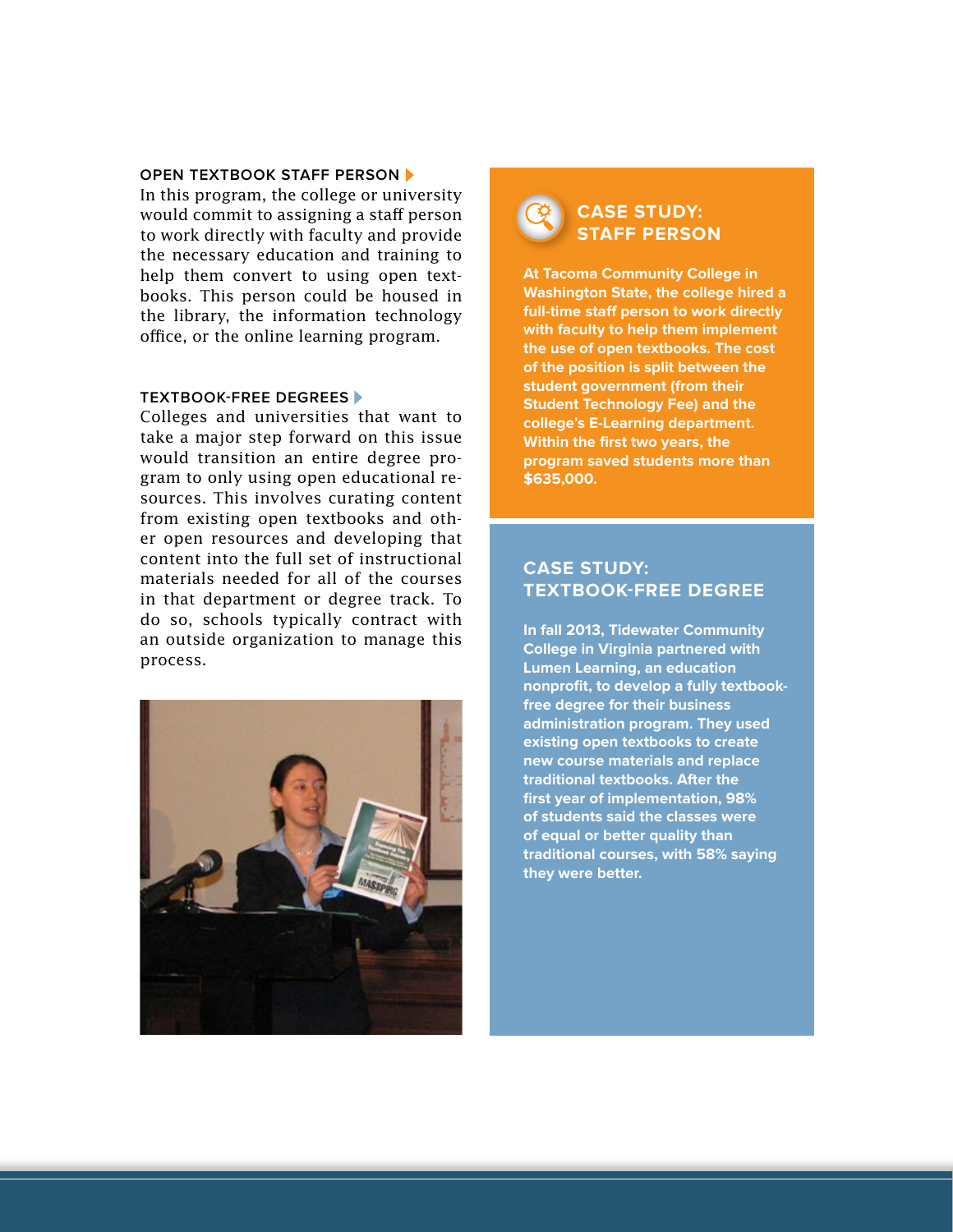### **Advocacy**

In addition to tackling this issue on your campus, there are ways that you can urge state and federal governments to support open textbooks.

For example, in 2010, students helped pass a new federal law requiring publishers to inform professors how much their textbooks cost. This seemingly small change has made faculty members much more aware of the high prices students pay for the books they assign.

#### **Government Funding for OPEN TEXTBOOKS**

The most effective way that your state government can promote open textbooks is by helping to fund their creation.

Open textbooks require an initial investment to pay for the writing and editing process. Many existing open textbooks have been funded through grants from foundations or with funding provided by universities.

Now some state governments are considering providing their own funding for the creation of open textbooks. By providing a relatively small amount of money now to pay for professors to write new open books, governments can help future students save millions of dollars.

If you want to take your campaign off campus, start by letting your legislators know that you support the establishment of a state fund for the creation of open textbooks.